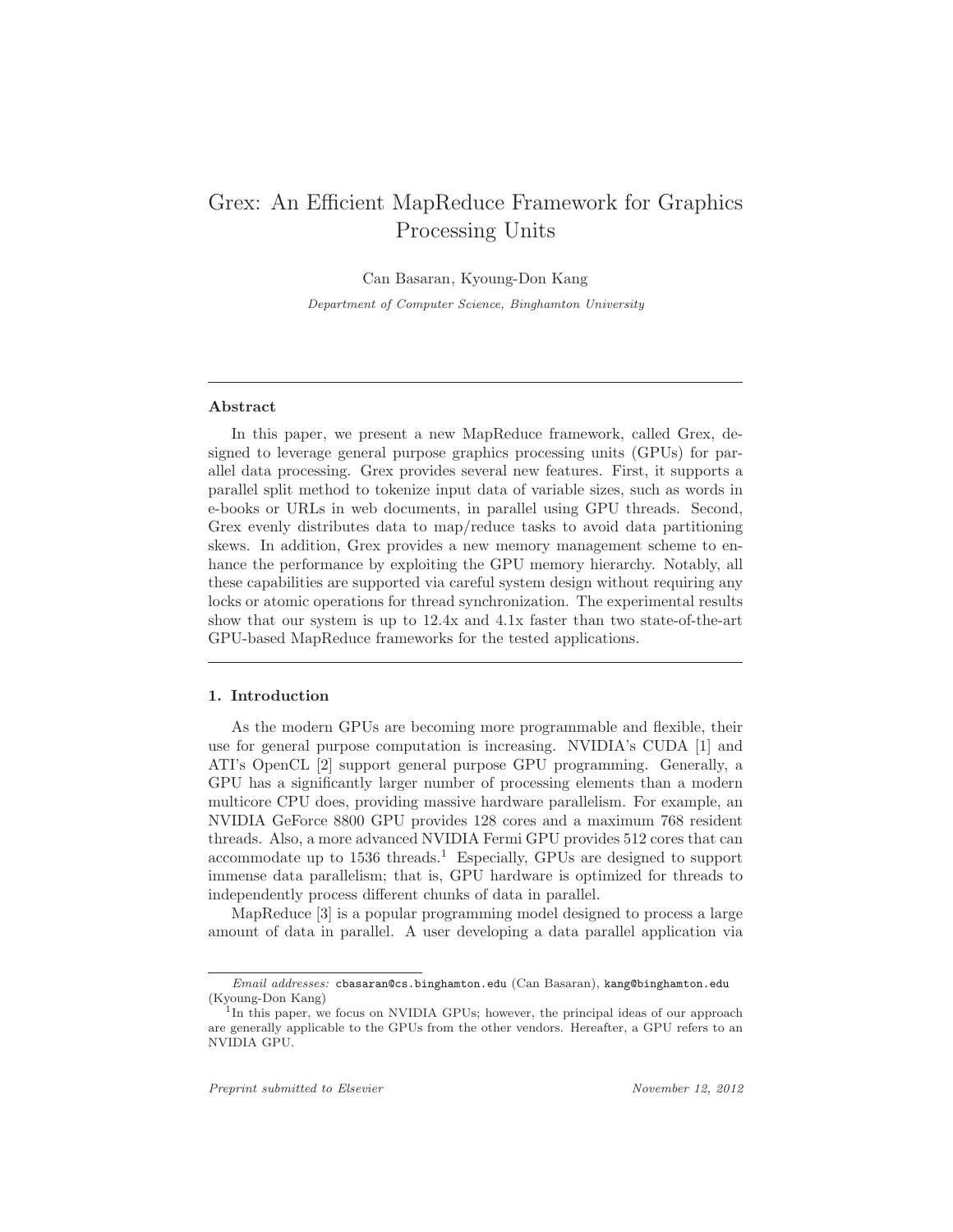MapReduce is only required to write two primitive operations, namely map and reduce functions. A MapReduce application is called a job. Given a job, the MapReduce runtime partitions the job into smaller units called tasks. It assigns tasks and data chunks to workers, which have available computational resources, called slots, to process the data chunks by running the tasks.<sup>2</sup> The workers process different data chunks in parallel independently from each other. The workers running map tasks process input  $\langle key, value \rangle$  pairs to generate intermediate  $\langle key, value \rangle$  pairs. The reduce function merges all intermediate  $\langle key, value \rangle$  pairs associated with the keys that are in the same logical group. As the runtime handles scheduling and fault tolerance in a transparent manner, it is easy for a user to write data parallel applications using MapReduce.

Given that both GPUs and MapReduce are designed to support vast data parallelism, it is natural to attempt to leverage the hardware parallelism provided by GPUs for MapReduce. Although doing this may seem simple on the surface, it faces a number of challenges especially to process variable size data for industrially relevant and highly data parallel applications, such as natural language processing and web document analysis:

- Most GPUs do not support dynamic memory management. Thus, it is challenging to process variable size data in GPUs. Furthermore, the maximum size of variable length data is often unknown a priori in natural language processing and web document analysis. Hence, existing techniques developed to deal with variable size data, such as padding, are not directly applicable.<sup>3</sup>
- While processing variable size data, MapReduce tasks may suffer from load imbalance. To process variable size textual data, the MapReduce runtime sequentially scans the entire input data and assigns the same number of lines to each map task in a phase called input split. Unfortunately, input split is not only slow due to the sequential execution but also subject to potential load imbalance among the map tasks, since the amount of data may vary from line to line.
- In the reduce phase of MapReduce, an entire group of intermediate data having the same key is hashed to a single reduce task, incurring severe load imbalance among the reduce tasks in the presence of data skews [5, 6]. For example, certain words or URLs tend to appear more frequently than the others in natural language or web documents. As a result, a reduce task assigned a popular key group is likely to have a significantly larger number of intermediate  $\langle key, value \rangle$  pairs to process than the other reducers do. Load imbalance due to the input split and data skews may adversely affect

 $2$ In Hadoop [4], an open source implementation of MapReduce by Yahoo, a slot represents an available CPU core by default.

<sup>3</sup>To apply padding, the entire set of the variable size data has to be preprocessed to find the size of the biggest data item first. After that, actual padding needs to be performed. These extra steps may introduce a significant overhead when the data set is large.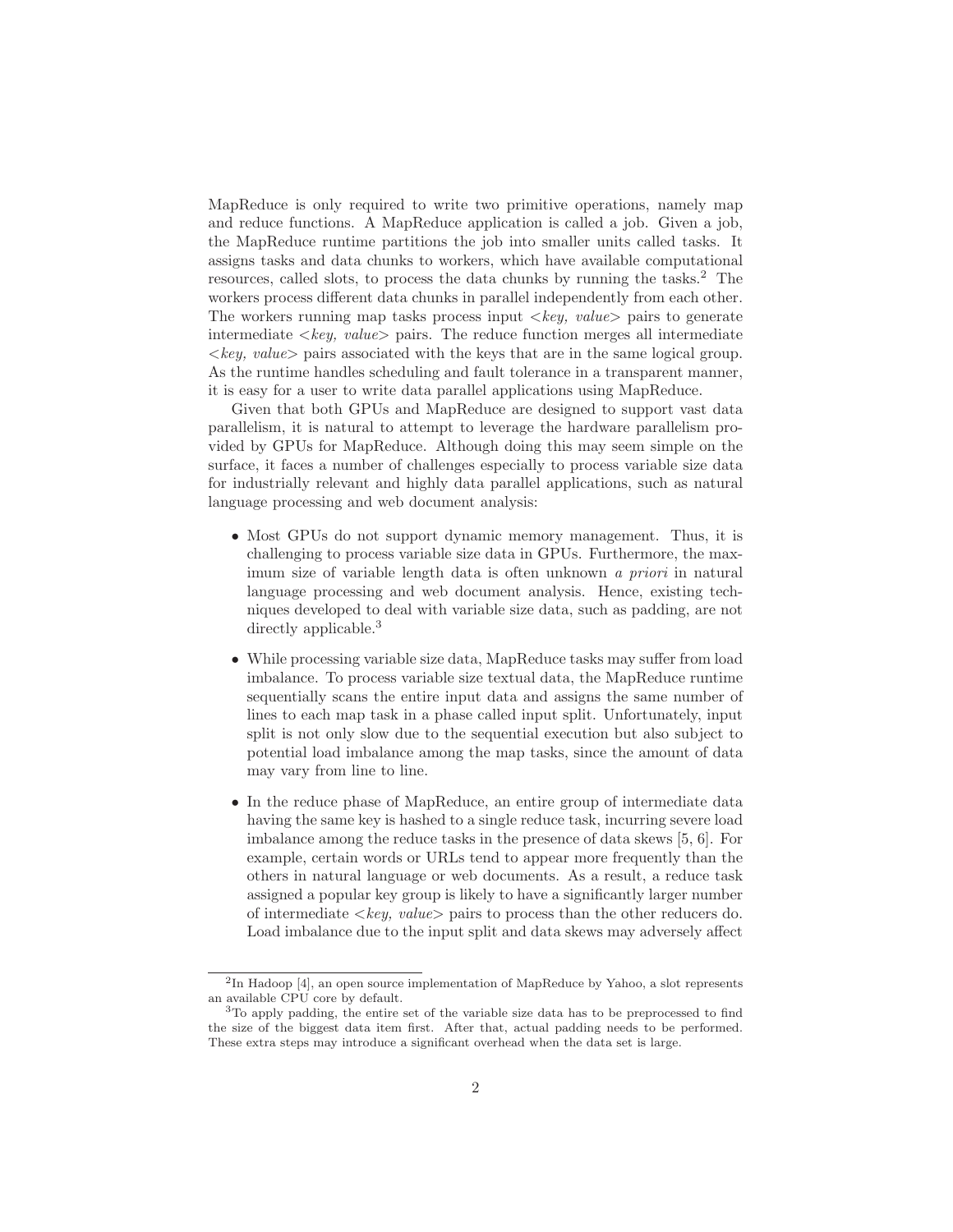the performance, since it is known that the slowest task determines the speed of a job that consists of multiple tasks executed in parallel.

• GPU memory hierarchy is significantly different from the host (i.e., CPU side) memory hierarchy. Since the number of the cycles consumed by the fastes and slowest memory in the hierarchy is different by several orders of magnitude, it is challenging but important to efficiently utilize the GPU memory hierarchy.

To tackle these challenges, we design, implement, and evaluate a new GPUbased MapReduce framework called Grex (meaning a herd in Greek). Our goal is to efficiently process variable size data for the entire MapReduce phases beginning from input split to reduction, while minimizing potential load imbalance in MapReduce. At the same time, we aim to efficiently utilize the GPU memory hierarchy, which is important for general MapReduce applications executed in GPUs to process either variable or fixed size data. A summary of the key contributions made by Grex towards achieving these goals follows:

- To efficiently handle variable size data, Grex replaces the sequential split phase in MapReduce with a new parallel split step. In parallel split, Grex evenly distributes input data in terms of the number of bytes to the threads that tokenize input data in parallel.<sup>4</sup> Notably, Grex does not need to know the size of any token in advance to do parallel split.
- After parallel split, each thread executes the user-specified map() function to process the tokens found as a result of parallel split. After finishing to execute the map() function, each thread that has found the beginning of a token computes a unique address to which an intermediate data item will be written without communicating with the other threads. Therefore, no locks or atomics for synchronization are needed. Similarly, the output of the reduce phase is written without requiring any locks or atomic operations.
- Grex assigns an equal number of intermediate  $\langle keu, value \rangle$  pairs to the reduce tasks to execute the user-specified reduce() function in a parallel, load-balanced manner even if the keys are skewed.
- Although MapReduce deals with  $\langle key, value \rangle$  pairs, only keys are needed for a considerable part of data processing in a number of MapReduce applications. In word count, for example, keys can be processed by map tasks and sorted and grouped together with no values. After grouping the same keys together, the frequency of each unique key has to be computed.

<sup>4</sup> In this paper, a meaningful unit of variable size data, e.g., an English word or URL, is called a token. Converting raw data, e.g., natural language or web documents, into tokens is called tokenization. For fixed size input data such as integers or floats, Grex simply assigns the same number of data items to the map tasks and skips the parallel split step.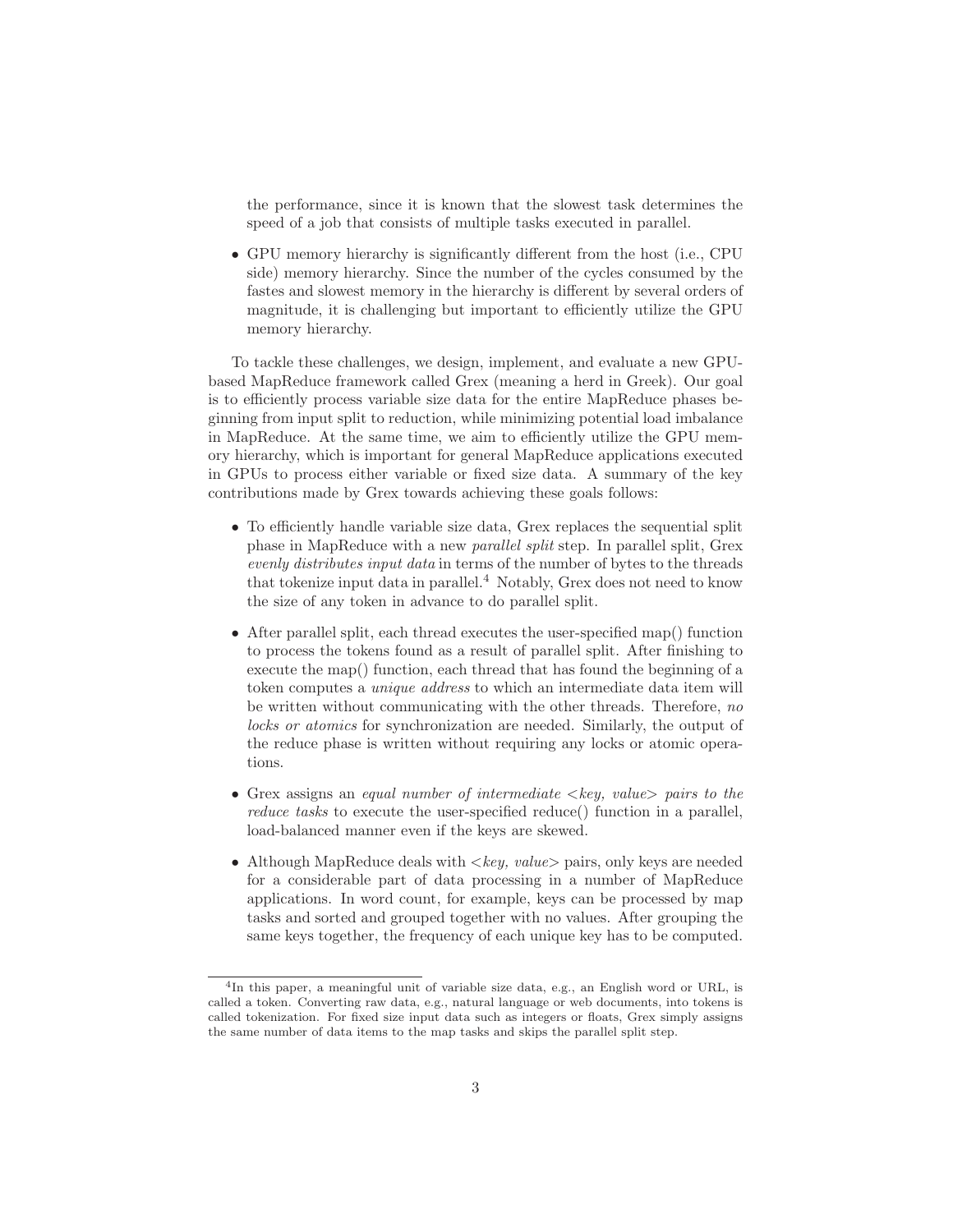Thus, it is not necessary to generate values in an earlier stage in certain applications. Based on this observation, Grex supports a new feature called lazy emit. Grex provides an API to let a user specify the MapReduce phase of a specific application where Grex needs to create values and emit complete  $\langle key, value \rangle$  pairs to the GPU DRAM, called global memory. Before the user-specified phase begins, Grex does not generate or store any values but only deals with keys. By doing this, Grex intends to decrease the overhead to handle intermediate data in terms of computation and memory usage.

• Through all the MapReduce phases, Grex takes advantage of the GPU memory hierarchy to decrease the delay for memory access. To this end, Grex provides an API by which a user (i.e., a MapReduce application developer) can specify the size and type (read-only or read/write) of a buffer that will be stored in global memory and cached by Grex using faster memory of the GPU in a transparent manner.

Although a number of GPU-based MapReduce systems have previously been developed [3, 4, 7, 8, 9, 10, 11, 12], we are not aware of any other GPU-based MapReduce framework that supports all these features.

We have implemented Grex and tested our implementation on a PC with an AMD quad-core CPU using two different generations of NVIDIA GPUs. We have compared the performance of Grex to that of Mars [7] and MapCG [8], which are open source GPU-based MapReduce frameworks. For performance evaluation, we have used six common applications with different needs in terms of MapReduce computations, i.e., string match, page view count, word count, inverted index, similarity score, and matrix multiplication. The first four applications deal with variable size data, while the last two applications process fixed size data. By considering a diverse set of applications, we thoroughly evaluate the performance of Grex in comparisons to Mars and MapCG. Our performance evaluation results indicate up to 12.4x speedup over Mars and up to 4.1x speedup over MapCG using the GeForce GTX 8800 GPU and GeForce GTX 460 GPU that supports atomic operations needed by MapCG, respectively.

The remainder of this paper is organized as follows. Related work is discussed in Section 2. A brief description of MapReduce and the general GPU architecture is given in Section 3. The design of Grex is described in Section 4. Grex code snippets are discussed in Section 5 to further illustrate the key concepts introduced in this paper. The performance evaluation results are discussed in Section 6. Finally, Section 7 concludes the paper and discusses future work.

# 2. Related Work

MapReduce is developed by Google [3]. Hadoop [4] is an open-source implementation of MapReduce developed by Yahoo. Both MapReduce and Hadoop are designed for commodity servers. Phoenix [9] and its extensions [10, 13]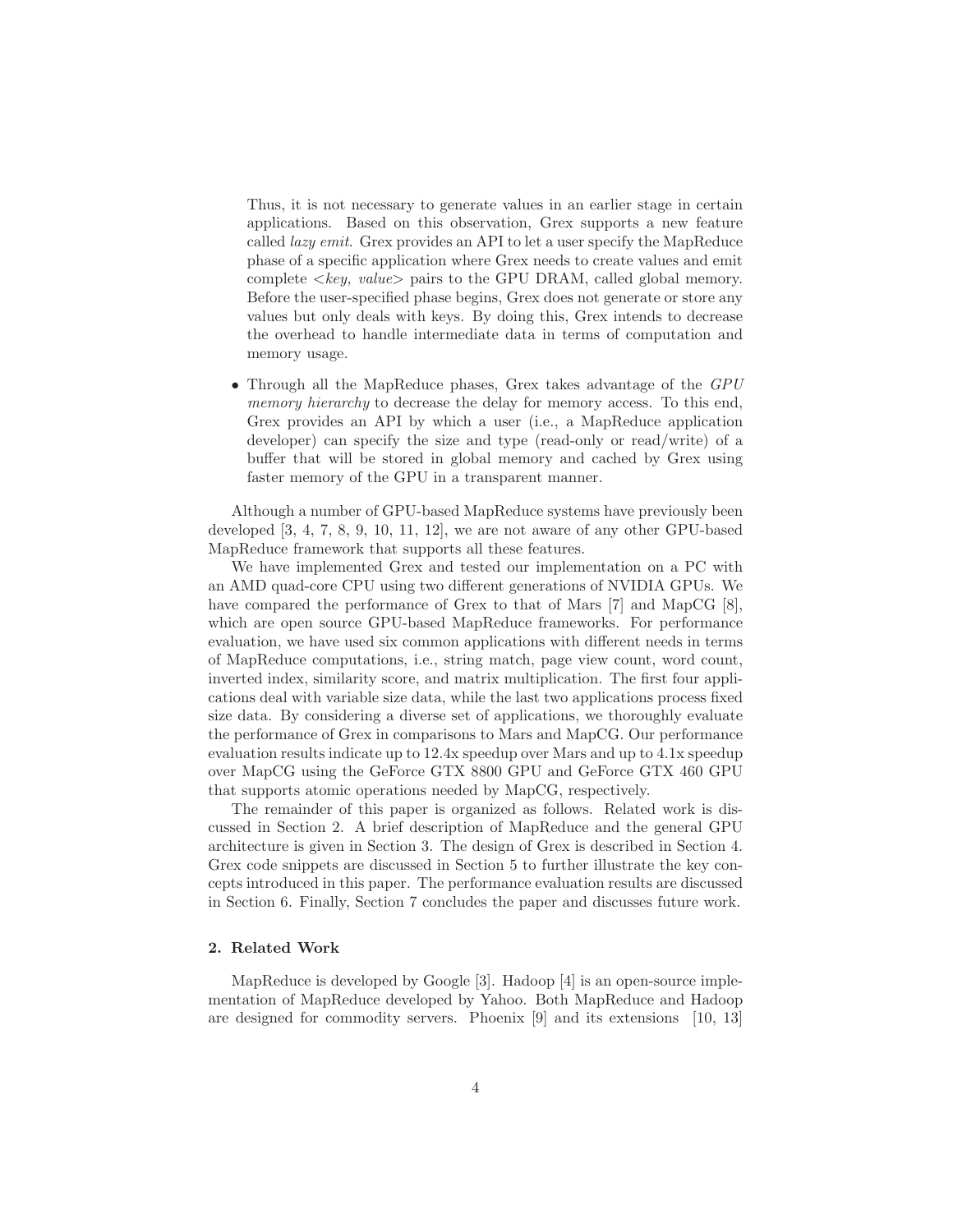are one of the first projects to implement a MapReduce framework for a multicore architecture with shared memory. Ostrich [14] intends to improve Phoenix by implementing an iterative map phase. Similarly, Grex iteratively processes input data by applying the tiling technique [15]. There is also a MapReduce implementation for the IBM Cell architecture [16].

| Property              | Grex | Mars | MapCG         | 11  | 17  | Mithra       | GPMR |
|-----------------------|------|------|---------------|-----|-----|--------------|------|
| Single pass execution | yes  | no   | yes           | yes | yes | yes          | yes  |
| Locks or atomics      | no   | no   | yes           | yes | yes | $\mathbf{n}$ | no   |
| Parallel split        | yes  | no   | $\mathbf{n}$  | no  | no  | $\mathbf{n}$ | no   |
| Load balancing        | yes  | no   | $\mathbf{no}$ | no  | no  | $\mathbf{n}$ | yes  |
| Lazy emit             | yes  | no   | $\mathbf{n}$  | no  | no  | $\mathbf{n}$ | no   |
| GPU caching           | yes  | no   | no            | yes | yes | $\mathbf{n}$ | no   |
| GPU cluster           | no   | no   | $\mathbf{n}$  | no  | no  | yes          | yes  |

Table 1: Comparisons of the GPU-based MapReduce frameworks

Several GPU-based MapReduce frameworks have been developed by different researchers. A GPU-based MapReduce framework developed by Catanzaro et al. [18] supports a constrained MapReduce model that assumes that the keys are known in advance and a map function produces only one output. Due to these assumptions, the applicability of [18] is limited. Especially, it is not directly applicable to process raw (i.e., not tokenized) variable size data. Table 1 summarizes the key features provided by several GPU-based MapReduce frameworks that support full MapReduce functionalities. Mars [7] is a GPU-based MapReduce framework. It shows up to  $10x$  speedup over Phoenix [9]; however, it is not optimized for the GPU architecture. To overcome the lack of dynamic memory management in many GPUs, Mars computes the precise amount of GPU memory required for processing a MapReduce job in the first pass. It does actual data modification and generation in the second pass. Since the first pass performs every MapReduce task except for producing actual output, Mars essentially executes a MapReduce job twice. Neither does it utilize the GPU memory hierarchy.

MapCG [8] uses atomic operations to support dynamic memory management in global memory. In this way, MapCG avoids two pass execution of Mars. However, atomic operations require sequential processing of dynamic memory allocation or deallocation requests, incurring performance penalties. Ji and Ma [11] enhance the performance of MapReduce applications using shared memory in a GPU. However, in their approach, half the threads are used to support synchronization based on atomic operations, incurring potentially nontrivial overheads. Chen and Agrawal [17] efficiently utilize shared memory to support partial reduction of  $\langle key, value \rangle$  pairs. However, their approach is only applicable to communicative and associate MapReduce operations. Different from these GPU-based MapReduce frameworks [18, 7, 8, 11], Grex 1) processes a MapReduce job in a single pass, 2) supports parallel split, 3) facilitates load-balanced data partitioning among the map and reduce tasks of a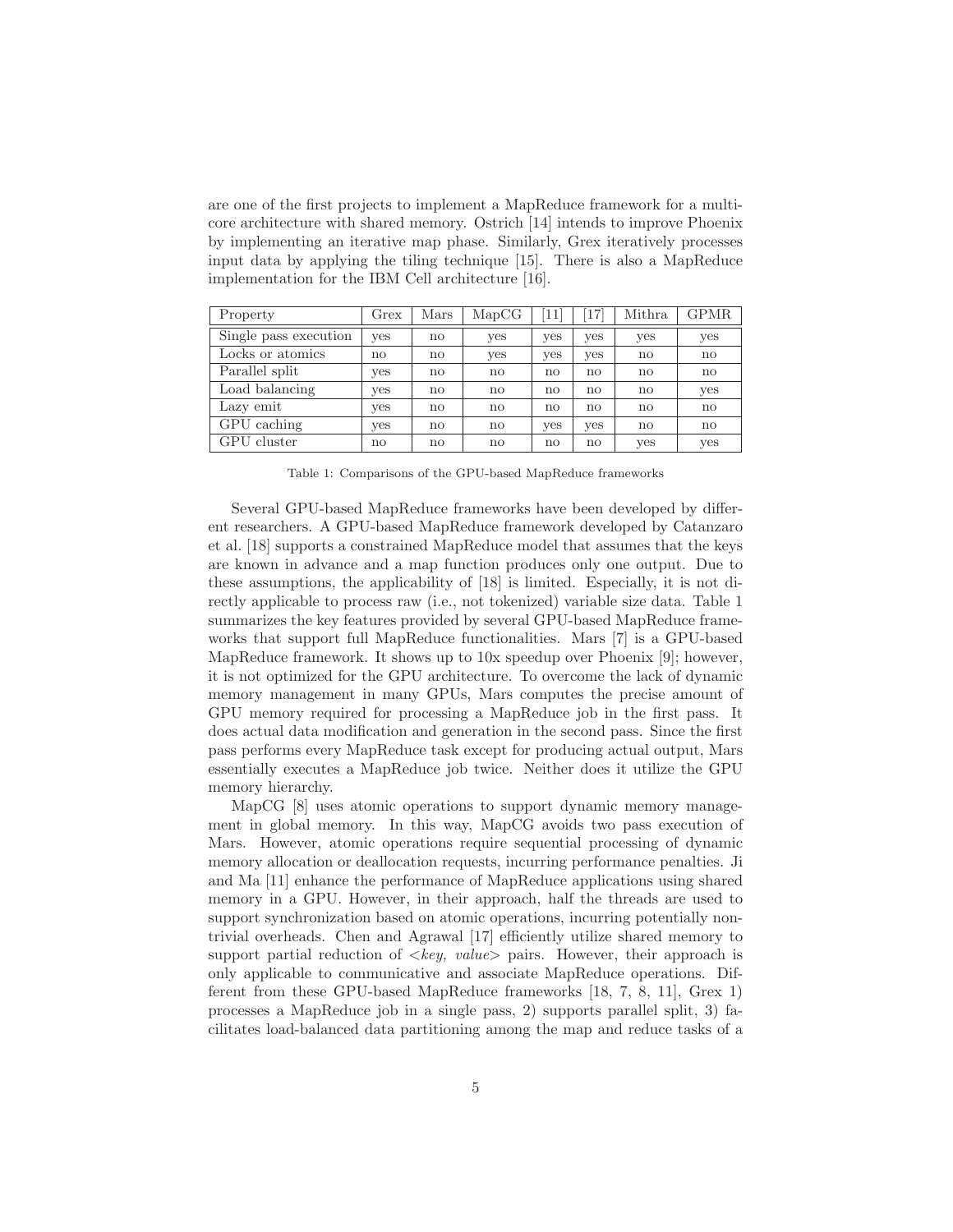job, 4) supports lazy emit, and 5) efficiently utilizes the GPU memory hierarchy for performance enhancement. Further, it is not limited to specific operators. It takes advantage of not only shared memory but also constant memory and texture cache, while requiring no atomic operations or locks.

Mithra [19] uses Hadoop as a backbone to cluster GPU nodes for MapReduce applications. By building a GPU cluster on top of Hadoop, Mithra takes advantage of powerful features of Hadoop such as fault tolerance, while leveraging a large number of GPU threads. As a result, it significantly outperforms a CPU-only Hadoop cluster. However, it does not support the key optimizations of Grex described before. GPMR [12] is an open source MapReduce framework designed for a GPU cluster. It relies on simple clustering of GPU nodes without supporting a distributed file system or fault tolerance. Instead, it focuses on providing novel features for partial data aggregation to decrease the I/O between the CPU and GPU in a node as well as network I/O between the map and reduce tasks. However, GPMR does not consider to support the main features of Grex. Also, the current GPMR implementation processes already tokenized data only. Thus, variable size data have to be tokenized using the sequential input split phase in Hadoop or by any other means before being processed by GPMR. Mithra [19] and GPMR [12] are complementary to Grex in the sense that the current version of Grex uses a single GPU, similar to Mars [7], MapCG [8], and [11]. Grex could be combined with Hadoop or GPMR to support MapReduce applications in a GPU cluster. A thorough investigation is reserved for future work.

Kwon et al. [6] investigate several causes of skews in Hadoop applications. Grex evenly distributes data to the map and reduce tasks. This approach will alleviate partitioning skews; however, we do not claim Grex completely solves skew problems. For example, a certain  $\langle key, value \rangle$  pair can be computationally more expensive to process than the others [6]. Efficiently dealing with potential skews in a GPU-based MapReduce framework is an important yet rarely explored research problem. Other GPU-based MapReduce frameworks including [7, 8, 11, 12, 19] do not consider this problem.

There have been many recent applications of GPU computing to different problem domains such as Fast Fourier Transform [20], matrix operations [21], encryption and decryption [22], genetics [23], intrusion detection [24], and databases [25]. Using GPUs, these research efforts have achieved significant performance improvement [26, 27]. These results call for a general GPU-based parallel programming framework to make the architectural advantages of GPUs available with reduced complexity compared to manual architectural optimizations.

### 3. Preliminaries

In this section, backgrounds of MapReduce and GPUs needed for the rest of the paper are given. Through the paper, word count is used as a running example to explain key concepts of MapReduce and Grex especially in terms of dealing with variable size data. Although word count is conceptually simple,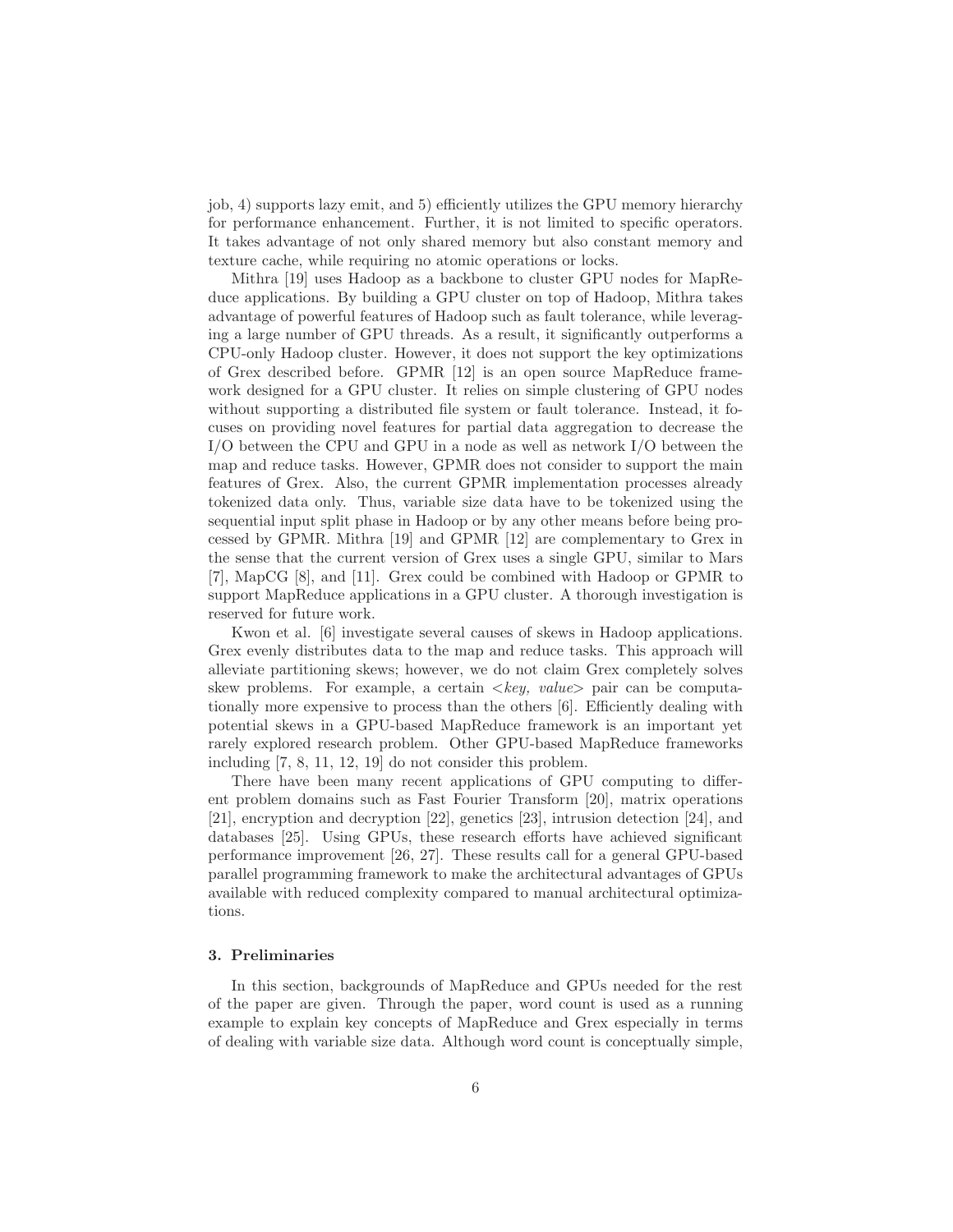it requires all the MapReduce phases and deals with variable-size textual data challenging to handle in a GPU.

### 3.1. MapReduce

A MapReduce framework executes an application as a set of sequential phases such as split, map, group, and reduce. Each phase is executed by a set of tasks that run in parallel. A task is sequentially processed by a single processing element called a worker. In the split phase, the input is split into smaller subproblems called records and distributed among the workers. For example, a text file such as a web document can be split at new lines in the word count application. In the map phase, the input data is mapped to intermediate  $\langle key, value \rangle$  pairs by a user defined map() function. In word count, a map task can be designed to process a user-specified number of text lines to emit  $\langle word, 1 \rangle$  pairs for each word in the lines. In the group phase, intermediate  $\langle key, value \rangle$  pairs are sorted and grouped based on their keys. Finally, the intermediate pairs are reduced to the final set of  $\langle key, value \rangle$  pairs by a user defined reduce() function. As an example, for  $10 \lt \textit{the'}$ ,  $1$  intermediate  $\lt \textit{key}$ , value pairs produced by the map tasks, one new pair,  $\langle 'the', 10 \rangle$  is emitted as the final output. (Some applications, e.g., string match, do not need grouping or reduction.)

Generally, a user is required to implement the map() and reduce() functions and the grouping logic, which are often specific to applications. Since a map/reduce task or grouping is executed sequentially in MapReduce, a user is only required to specify sequential logic. The rest of the problem, such as data distribution to tasks, collection of results, and error recovery for parallel processing, is handled by the MapReduce runtime system. Thus, developing a parallel application via MapReduce does not impose undue complexity of parallel programming on users.

## 3.2. General Purpose Graphics Processing Units

Graphics processors have architectural advantages that can be harnessed to solve computational problems in domains beyond graphics [27]. Further, the introduction of general purpose programming languages such as CUDA [1], Stream [28], and OpenCL [2] has promoted their use as general purpose processors [27].

GPU code has an entry function called a kernel. A kernel can invoke other (non-kernel) device functions. Once a kernel is submitted for execution, the host has to wait for its completion. No interaction is possible with a running kernel. A GPU has a number of SIMT (Single Instruction Multiple Threads) multiprocessors as shown in Figure 1. Threads are temporarily bound to these SIMT elements. Thus, a GPU can accommodate thousands or even more live threads. The number of processing elements and maximum number of active threads vary among GPUs [27, 29]. Threads are grouped into blocks. A (thread) block is scheduled dynamically to run on one of the available multiprocessors. All the threads of one block execute the same code because the underlying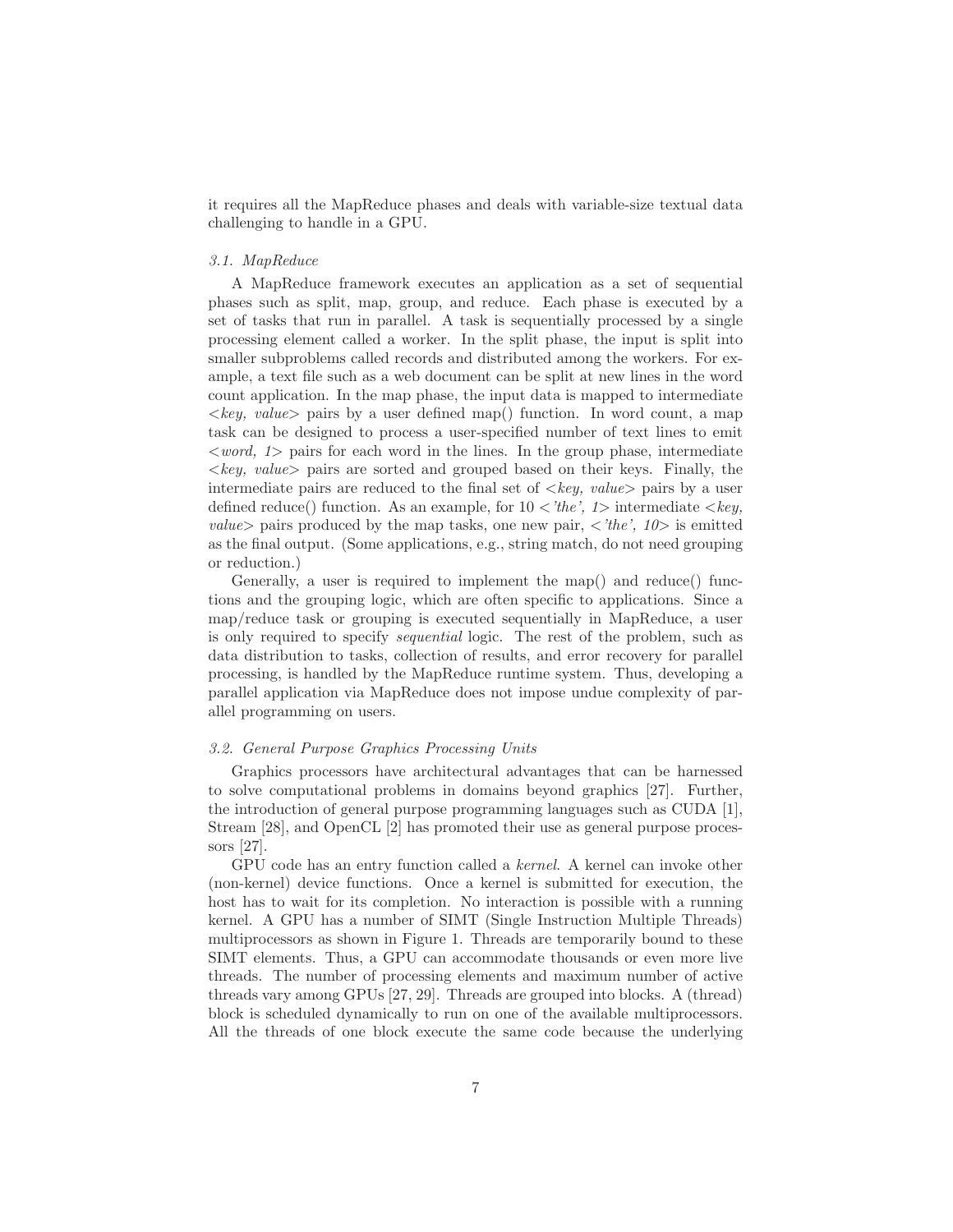architecture is SIMT. When the threads in a block branch to different code segments, branches are executed sequentially. This phenomenon, called control divergence, can result in dramatic performance degradation. Thus, the threads in Grex are designed to execute the same logic at a time to avoid divergence.

To support efficient memory access, GPUs employ a sophisticated memory hierarchy [30]. Specifically, there are five types of memory as shown in Figure 1: 1) a set of general propose registers per thread; 2) shared memory that is shared by all the threads in a block. It can be used as a software managed cache to cache data in the off-chip global memory; 3) a read-only constant memory that can be used as software managed cache for the global memory or to store frequently accessed constant data that is small in size; 4) read-only hardware managed texture cache that caches global memory; and 5) global memory. The size and access delay generally increases from 1) to 5). General purpose registers are several orders of magnitude faster than global memory whose access latency is hundreds of cycles. Global memory is the largest memory in the GPU. It can be accessed by any thread and even from the host CPU. However, it is the slowest memory.

Shared memory is almost as fast as the registers. Every thread of one thread block shares the shared memory; therefore, the threads in one thread block can communicate easily with each other. However, a thread in one thread block cannot access the shared memory of a different thread block. Constant and texture memory have short access latency upon a cache hit. Upon a miss, they have the same latency as global memory. Constant and texture memory can be used to store read-only data. Any thread can access any data stored in constant or texture memory. Since constant memory allocation is static, the amount of constant memory to be used must be known at compile time. As a result, constant data have to be copied to the fixed address before it can be accessed. Hence, in Grex, constant memory is used to keep fixed-size read-only data, such as a translation table used to convert upper case characters to lower



Figure 1: General Purpose GPU Architecture. (SP: Streaming Multi-Processor)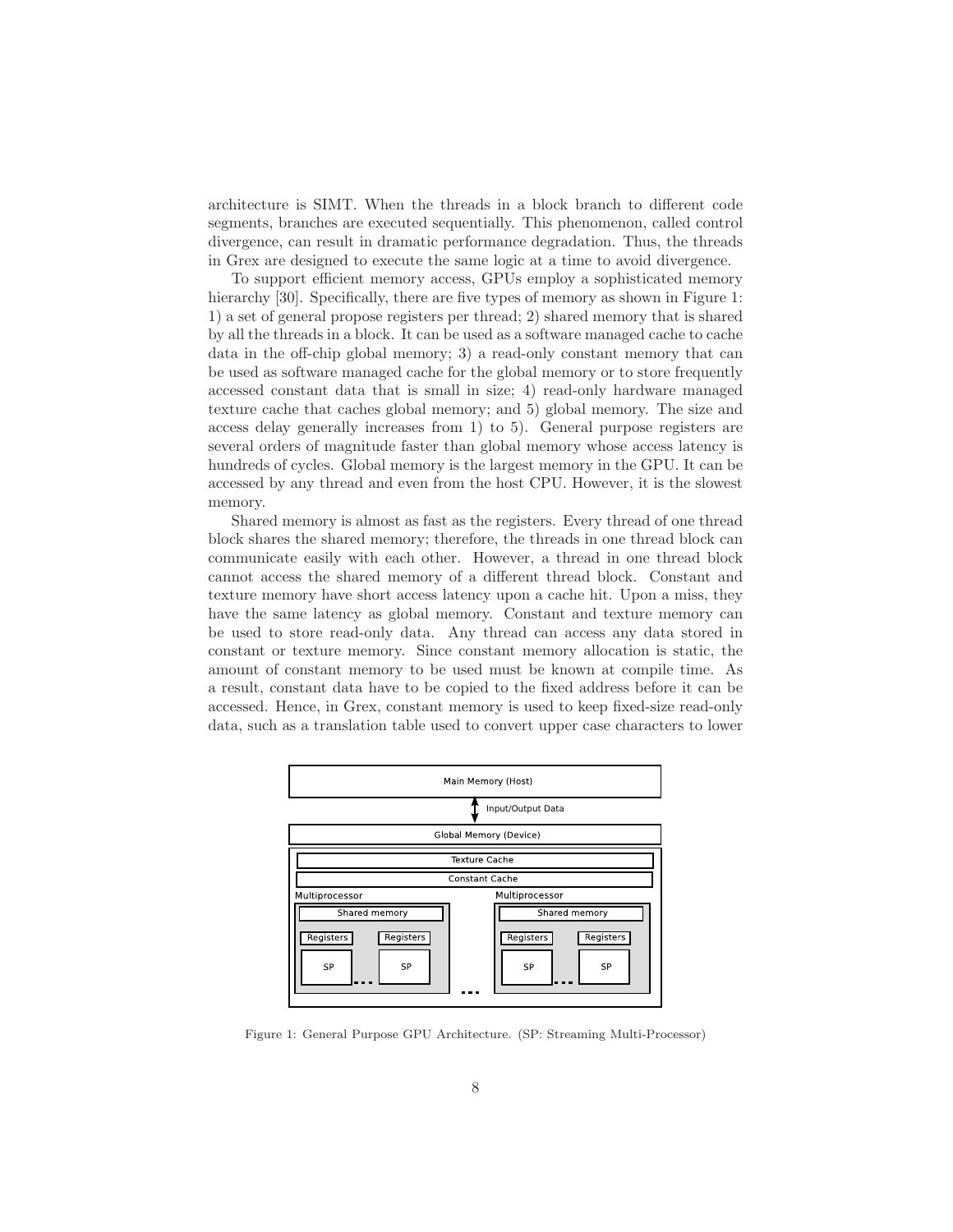Algorithm 1 Control flow of Grex for processing variable size data

- 1. Read data blocks from global memory and cache them evenly in shared memory across the thread blocks. Execute the parallel split phase. (Skip this step if the data size is fixed.)
- 2. Execute the map phase. Compute a unique address for each intermediate key found after finishing the map phase. Using the unique addresses, write the keys to global memory in parallel without relying on locks or atomics.
- 3. Perform boundary merge in global memory to combine a key divided between two adjacent thread blocks, if any. (Skip this step if the data size is fixed.)
- 4. Group the intermediate keys via parallel sorting.
- 5. Read the intermediate keys from global memory and cache them evenly in shared memory across the thread blocks. Execute the reduce phase. Merge the results of the reduce phase performed by two adjacent thread blocks if necessary. (Skip this step if the data size is fixed.)
- 6. Perform lazy emit. Write the results to global memory. (Lazy emit is optional. If lazy emit is not used, the keys in the previous steps in this pseudo code should be replaced with  $\langle key, value \rangle$  pairs.)

case ones in word count. If the size of a user specified data structure exceeds the amount of constant memory, a compile time error is issued by Grex. Unlike shared memory and constant memory, texture cache is managed by hardware. It does not require static allocation and provides good performance for random access of read-only data.

# 4. System Design

This section describes the MapReduce phases and buffer management scheme of Grex.

## 4.1. MapReduce Phases in Grex

Grex has five stages of execution: 1) parallel split, 2) map, 3) boundary merge, 4) group, and 5) reduce. A pseudo code that summarizes these stages is given in Algorithm 1. Note that the parallel split phase replaces the sequential input split phase of MapReduce [3, 4]. Also, lazy emit is not an additional phase but it postpones emitting values until the end of the entire MapReduce computation. Hence, only the boundary merge is added to the MapReduce control flow. Moreover, the parallel split and boundary merge phases are only needed to handle variable size data. If the size of data is fixed, Grex distributes the same number of data items, e.g., integers or floats, to each task for load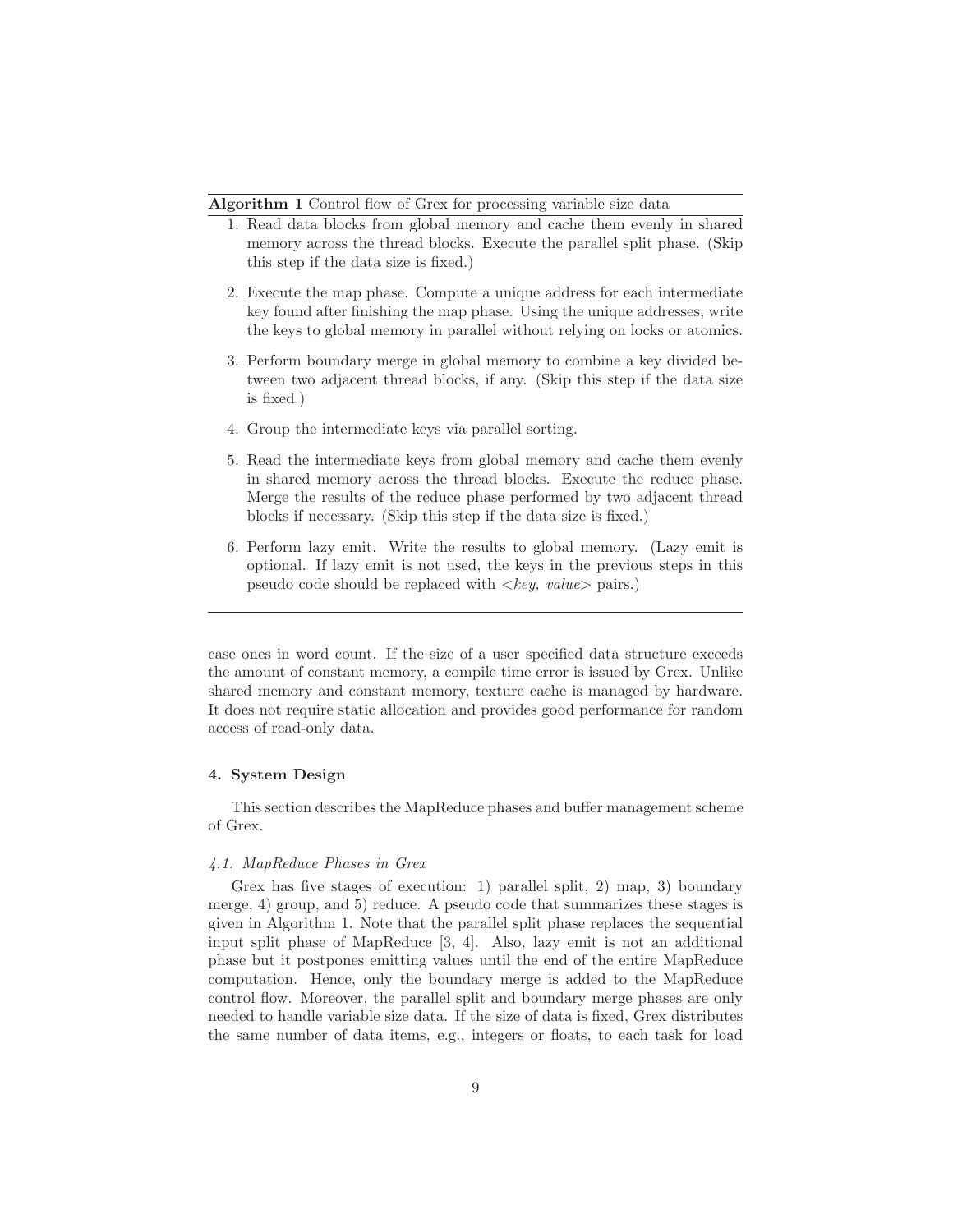balancing. Therefore, no parallel split or boundary merge is needed for fixed size data. A detailed description of the MapReduce phases of Grex follows.

1. Parallel split phase: In the parallel-split step, Grex initially assigns one unit of data to each thread. For example, it can assign a single character in the input documents to a thread to compute the starting position and length of each string in the input as shown in Figure 2. For variable size data, a token is a key. For example, a word or URL in word counting or web document analysis is a key. Thus, in the rest of this paper, we use keys and tokens interchangeably.

The  $j^{th}$  thread in the  $i^{th}$  thread block,  $T_{i,j}$ , is associated with a unique thread identifier:  $TID(i, j) = i \times BS + j$  where BS is the size of the data unit handled by a thread block, which is equal to the number of the threads in a block in the word count example given in this paper.  $T_{i,j}$  writes 1 (or 0) to vec [TID(i, j)] in Step 1 of Figure 2, if the assigned byte, i.e., input  $[TID(i, j)]$ , is a token (or non-token) byte using the user-specified istoken() function such as ischar() in word count. (Bit sting vec is a temporary data structure allocated in shared memory.)



Figure 2: Kernel 1 - Parallel Split (Steps 1 and 2) and Map Phase (Step 3)

Grex applies the parallel prefix sum algorithm [31] to the bit string to compute the starting position and length of each key in parallel as shown in Step 2 of Figure 2. To give an illustrative example of parallel split, we introduce a data structure in Figure 3, which shows a temporary data structure, called keyRecord, used for the parallel split and map phases. The pointer field points to the beginning of a variable size key, e.g., a word or URL. The length field is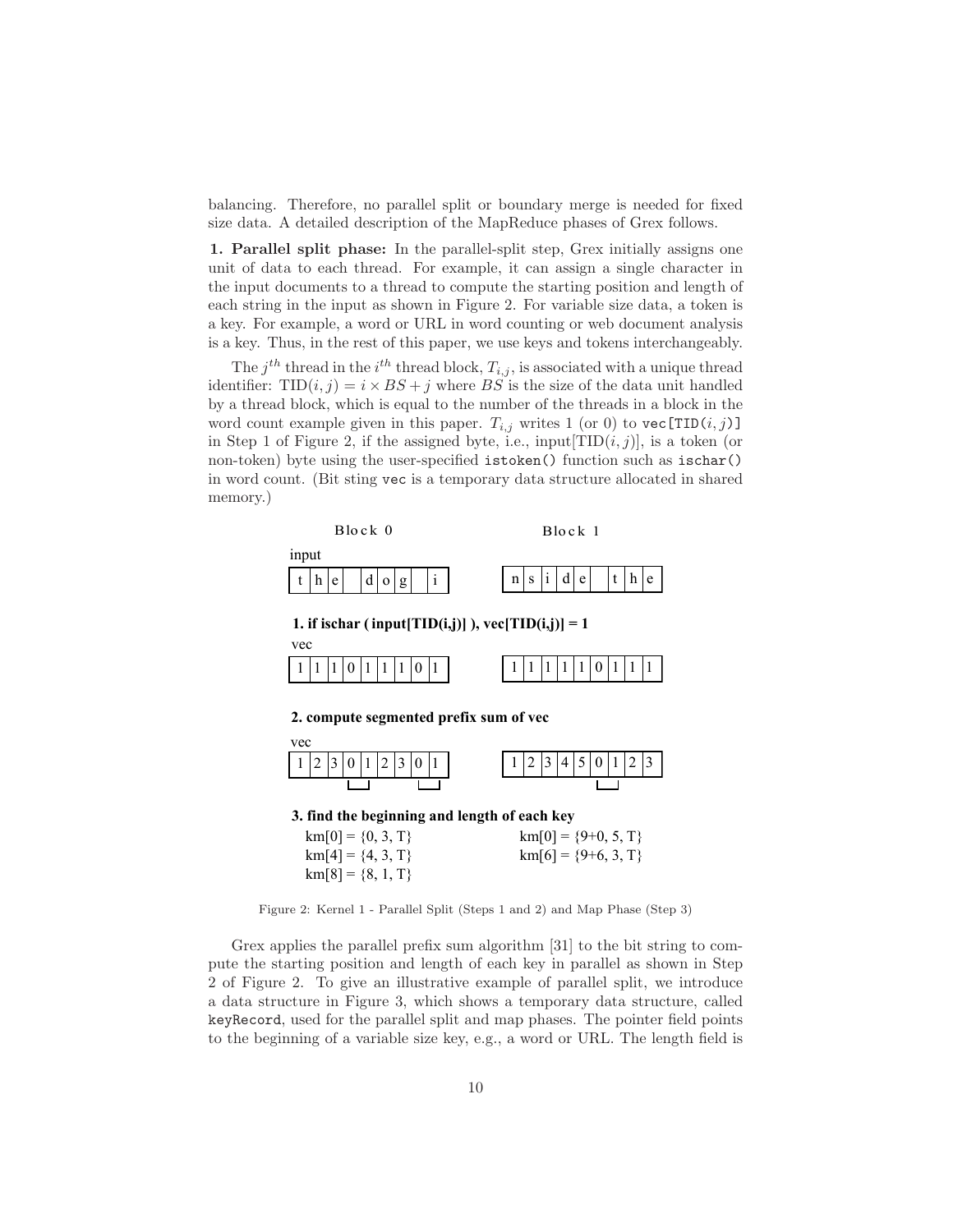

Figure 3: Key record data structure

used to store the length of a key. Also, the valid attribute is used to indicate the beginning of a key. (This data structure is not necessary for fixed size data.)

An instance of keyRecord is referred to km in Figure 2 and stored in a register by a thread. As shown in Step 2 of Figure 2, thread  $T_{i,j}$  knows that it has the beginning of a token, if  $\text{vec}[TID(i, j - 1)] = 0$  and  $\text{vec}[TID(i, j)] = 1$  where  $i \geq 0$  and  $j \geq 1$  and sets km[TID $(i, j)$ ]. valid = T(rue) in Step 3 of Figure 2. It also sets the  $km[TID(i, j)]$ . pointer to the beginning of the key, while storing the length of the key to  $km[TID(i, j)]$ . length.

In Grex, thread  $T_{i,j}$  is assumed to have the beginning of a string, if  $j = 0$ and  $\text{vec}[TID(i, j)] = 1$ . In fact, this is not always true, because a string can be divided between two adjacent blocks as shown in the figure. Such a case, if any, is handled by the boundary merge phase that will be discussed shortly. The boundary merge phase is needed, since two different GPU thread blocks cannot directly communicate with each other due to the current GPU hardware design.

The time complexity of the parallel prefix sum, which is the most expensive in the parallel split phase, is  $\Theta(\left(\frac{n}{N}\right) \mid gn)$  where n is the length of the bit string indicating the input size in terms of the number of bytes and  $N$  is the total number of the GPU threads that can run at once. Thus, for large N, parallel split is considerably faster than a sequential algorithm used in MapReduce for tokenization, which is  $\Theta(n)$ . However, existing MapReduce frameworks including [3, 4, 7, 8, 9, 10, 11, 12] do not support parallel split.

Notably, a user only has to specify an istoken() function, such as the ischar() function in Figure 2. Parallel split is supported by the underlying Grex runtime system and hidden from the user. Since a user has to write a function similar to istoken() in any existing MapReduce framework for sequential input split, parallel split does not increase the complexity of developing a MapReduce application. Notably, all threads finish the parallel split phase simultaneously, because they process the same number of bytes using the same algorithm. Thus, no synchronization between them is required.

2. Map phase: A user specifies a User::map() function, similar to MapReduce [3] and Hadoop [4]. Grex further processes the keys in shared memory tokenized during the parallel split step via the map tasks, which execute the map() function in parallel. In word count, the parallel split and map phases are implemented as a single kernel, since the map function is only required to write the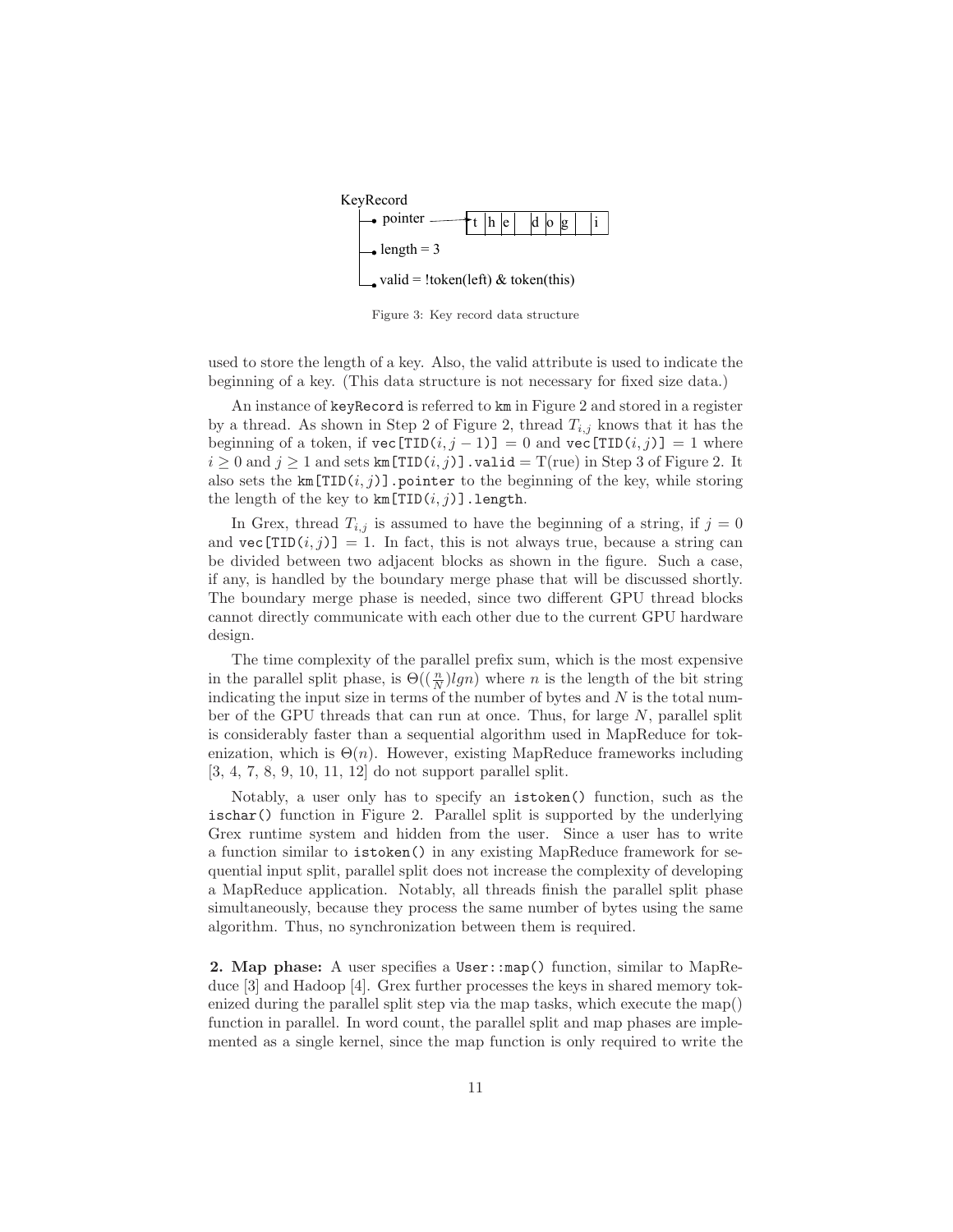

Figure 4: Kernel 2 - Boundary merge phase

keys found in the parallel split phase to global memory. If  $km[TID(i,j)]$ . valid == T in Step 3 of Figure 2, thread  $T_{ij}$  writes km[TID(i,j)].pointer into keys  $[\text{TID}(i,j)/2]$  in global memory. Note that we divide the thread ID by 2, since a block cannot have more keys than half the bytes assigned to the block. A string, e.g., a word or URL, has at least one non-null character followed by a null character that indicates the end of the string. As the TID of a thread is unique, the threads that have valid pointers to the keys can write their pointers to the global memory location independently from each other. Thus, all the pointers to the beginnings of the keys are written to the global memory at the same time with no need to synchronize the threads.

The input data structure in Figure 2 is part of a Grex buffer, which keeps the input data and output of the map phase in global memory, respectively. Input is evenly divided among the thread blocks and cached in the shared memory of each block by Grex. Also, the keys data structure is the output buffer used to write the output of the map phase. A user can specify buffers needed to store input, intermediate, or output data in global memory. Grex caches them in shared memory or texture cache in a transparent manner. In addition, temporary data structures, such as vec and km in Figure 2, are created and managed by Grex. In the current version of Grex, vec and km are stored in shared memory and registers, respectively. After completing the execution of a kernel such as the one for parallel split and map, Grex deallocates the temporary data structures in shared memory.(Buffer management and caching is discussed in Section 4.2.)

In general, if the size of data is bigger than the shared memory size, the Grex steps are executed iteratively. Hence, the job size is not limited by the shared memory size. In addition, data upload to and download from the GPU in Grex is overlapped with the computation in the GPU to reduce the I/O overhead.

Grex supports an optional feature called **lazy-emit**, in which the value is neither created nor held in memory before the user-specified phase. For lazy-emit, a user only has to specify in which phase the value should be created and emitted to memory and what value should be emitted by defining a User::emit(key) function. For example, the emit() function for word count returns 1 for each word. Also, a user can optionally implement a User::combine() function to do partial reduction of intermediate  $\langle key, value \rangle$  pairs produced in the map phase for an associative and commutative reduce() function, similar to MapReduce.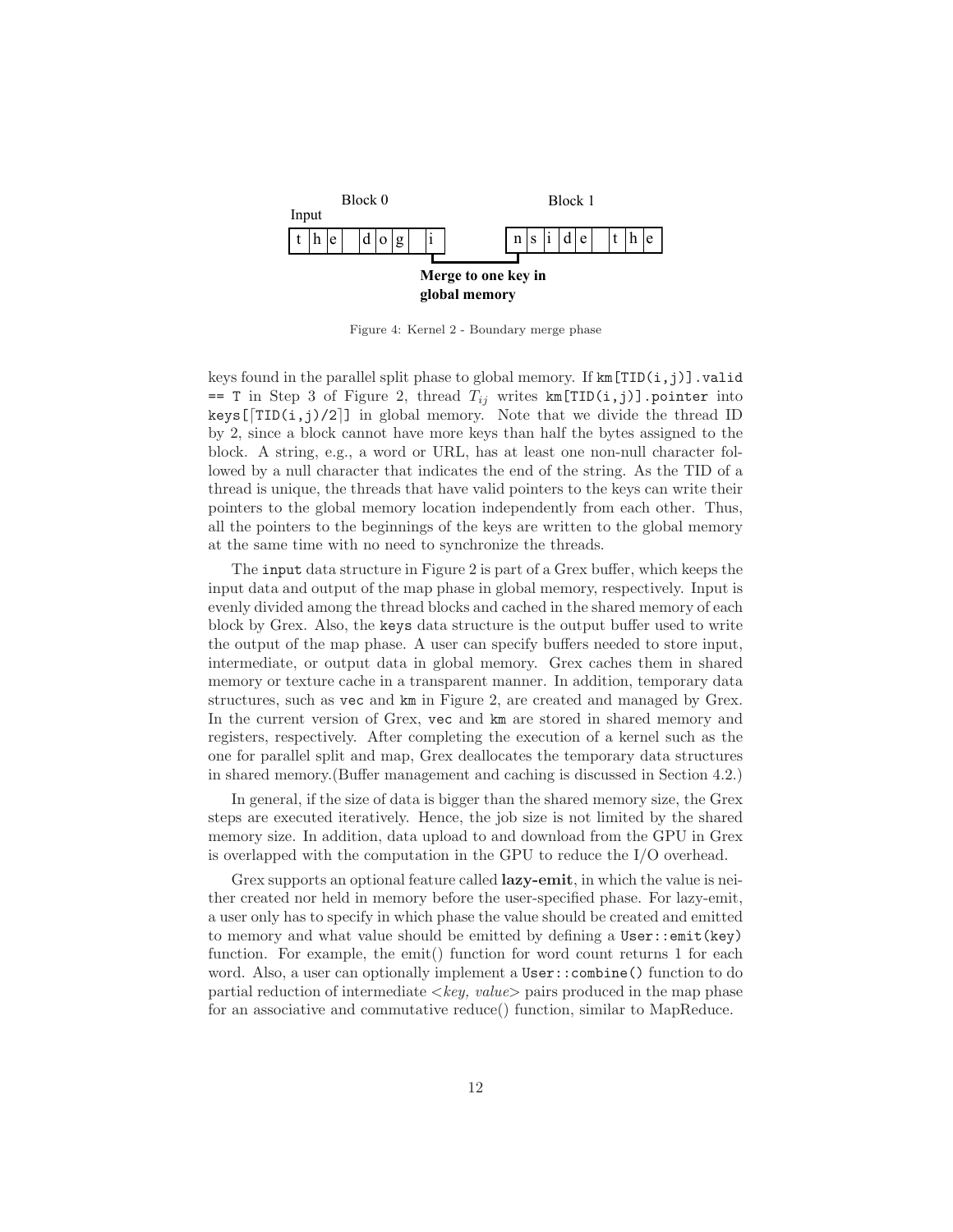

Figure 5: Kernel 3 - Sorting intermediate keys

3. Boundary merge phase: We have designed a simple yet effective parallel method, called boundary merge, to check whether any key is split between neighboring thread blocks and merge it to a single key. If there are  $B > 1$ blocks, Grex executes a kernel using  $B-1$  threads to do boundary merge in global memory, since there are  $B-1$  block boundaries. When the map phase is completed, the result is written to global memory as discussed before. The  $B-1$  threads for boundary merge can start immediately when the kernel for the parallel split and map phases completes. Also, they do not have to coordinate or communicate with each other, since they do not share any data or other resources with each other. Thus, they work independently in parallel.

To do boundary merge, thread  $i$   $(0 \leq i < B - 1)$  observes the end of the  $i^{th}$ block and the beginning of the  $(i + 1)^{th}$  block to check whether or not both of them are valid (i.e., istoken() = true) as shown in Figure 4. If this condition is satisfied, thread  $i$  merges them to a single key and eliminates the partial key in the  $(i + 1)$ <sup>th</sup> block. Also, the thread decrements the number of the keys in the  $(i+1)^{th}$  block. At the end of the boundary merge step, the pointers to the variable size tokens are stored in keys buffer in global memory as shown at the bottom left in Figure 5.

4. Grouping phase: In this step, the intermediate  $\langle key, value \rangle$  pairs are sorted, similar to MapReduce and Hadoop. In this paper, parallel bitonic sorting is used for grouping. For sorting, a user only has to specify how to compare keys through the  $User::cmp()$  function. For example, a user can use the  $strcmp()$ function in word count.

To decrease the memory access delay for parallel sorting, we bind the input buffer in global memory to the on-chip texture cache as shown in Step 1 of Figure 5. We use the texture cache rather than shared memory, since sorting generally involves data accesses across thread blocks. For grouping in Grex, data comparisons are done in the texture cache, which is read-only and managed by the hardware. Actual movements of the pointers to variable size data, if necessary for sorting, are performed by Grex in global memory as shown in Step 2 of Figure 5. As a result, the pointers in the figure are sorted in nonascending lexicographic order of the keys, i.e., words in word count.

For grouping, Mars [7] and MapCG [8] create an index space to keep the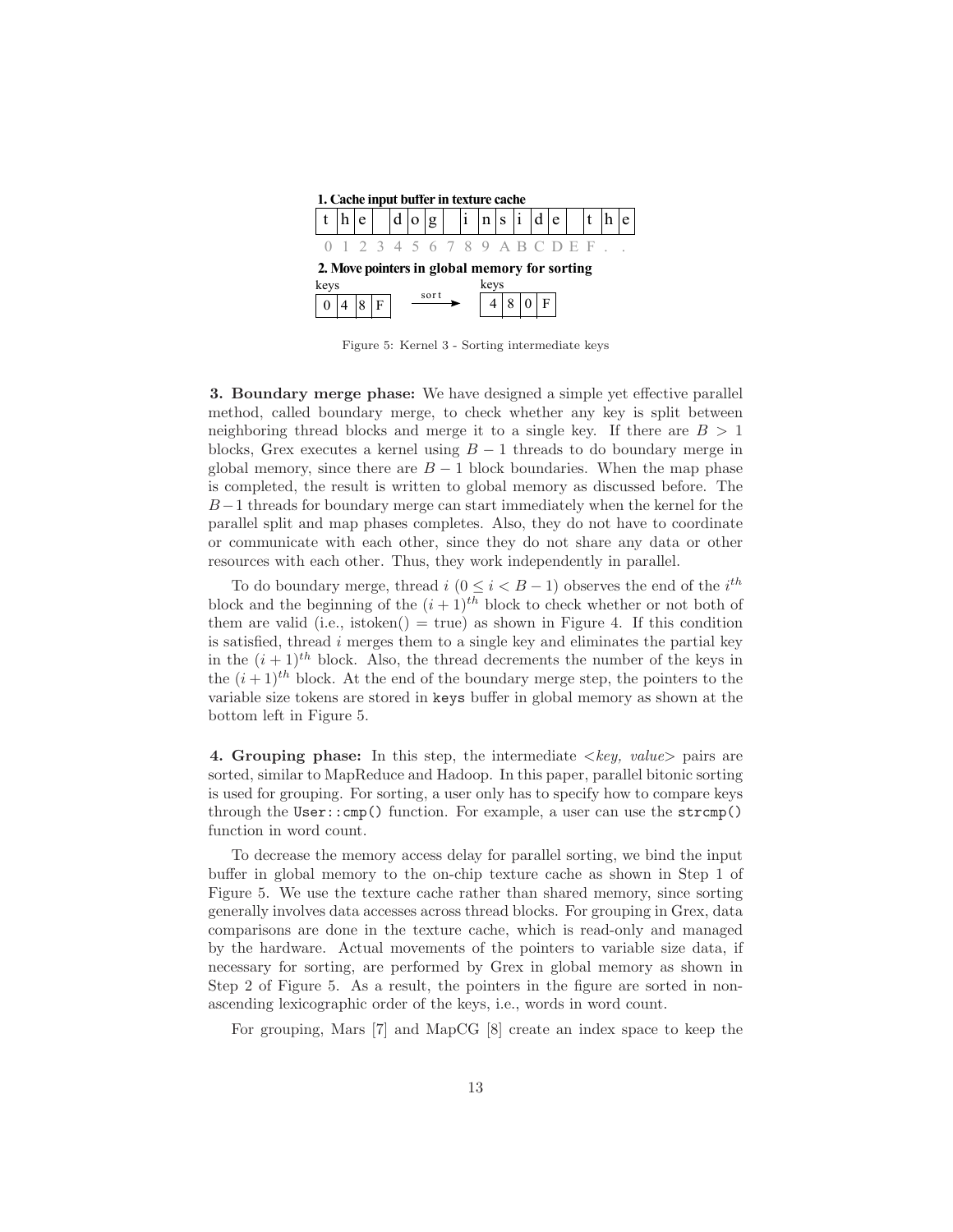Block 0

| ke.<br>y S |    |   |   |  |  |  |  |
|------------|----|---|---|--|--|--|--|
| 4          | 18 | 0 | F |  |  |  |  |

# **1. find unique keys and their frequencies**



**2. write <key, value> to global memory**

| keys |                  |   | values |  |  |  |  |
|------|------------------|---|--------|--|--|--|--|
| 4    | $\boldsymbol{8}$ | v |        |  |  |  |  |

Figure 6: Kernel 4 - Reduction

 $\langle key, value \rangle$  pairs and apply hashing to find  $\langle key, value \rangle$  pairs in global memory. Our approach is more efficient than these methods, since it reduces the memory consumption as well as the delay and contention for global memory access by leveraging texture cache and lazy emit, while requiring no index space.

5. Reduce phase: Grex provides a User::reduce() API to let a user write a reduce function specific to the application of interest. To significantly enhance performance, Grex uses a large number of thread blocks to reduce  $\langle key, value \rangle$ pairs in a parallel, load balanced manner. Grex evenly distributes intermediate  $\langle key, value \rangle$  pairs to each reduce task to avoid load imbalance due to data skews as discussed before. (Only one thread block is used in Figure 6 due to the small data size.)



Figure 7: Key record data structure for reduction

In the reduce phase, Grex uses a temporary data structure in Figure 7. The pointer field points to the beginning of a variable size key. The count field is used to compute the frequency of a key's occurrences in natural language or web documents. Also, the first boolean attribute is used to indicate the first occurrence of a key. An instance of this data structure is called kr. It is stored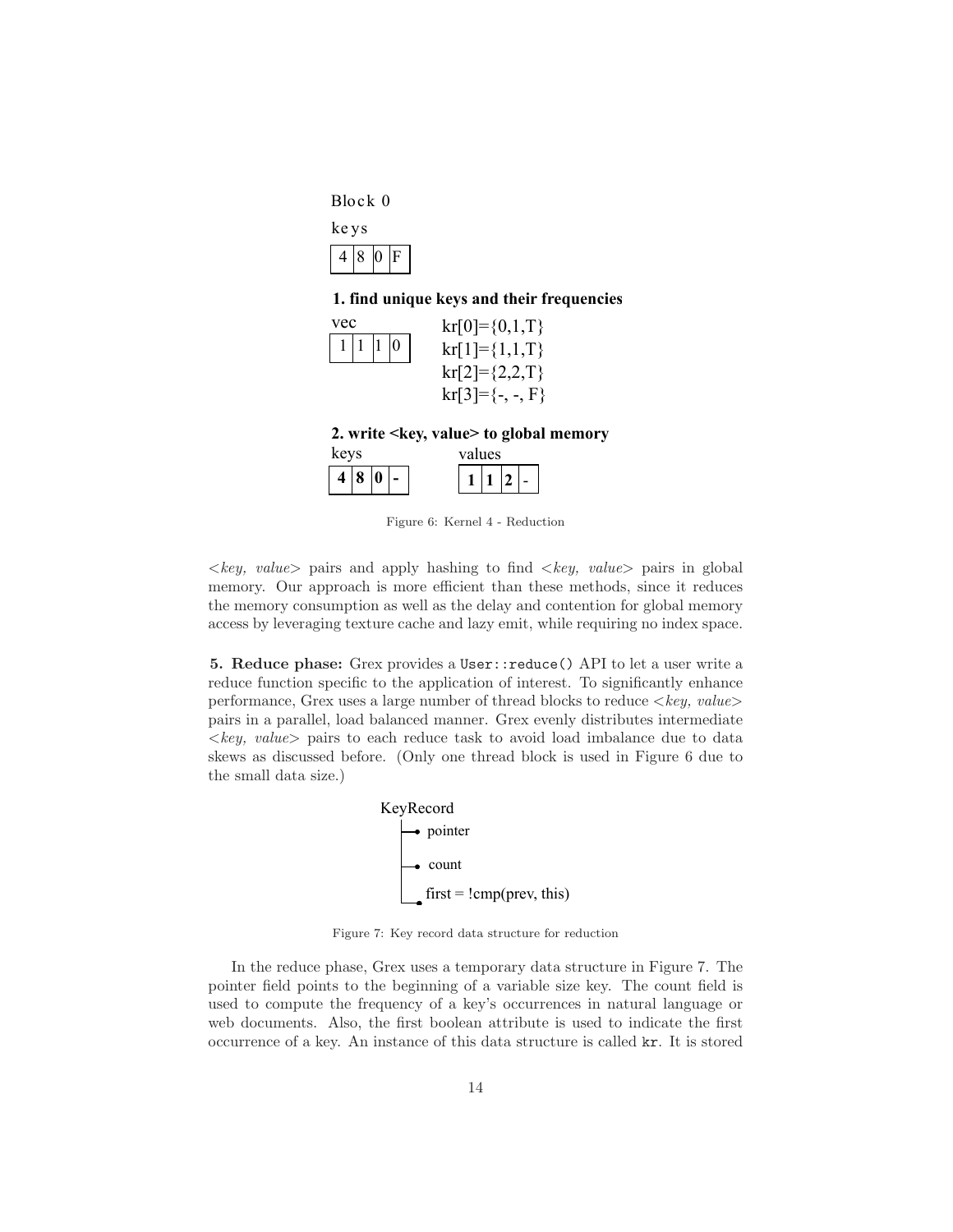in a register by a thread. (This data structure is unnecessary for fixed size data, similar to the temporary data structures used for the parallel split and map phases.)

In Step 1 of Figure 6, each thread is assigned a word and it compares its word to the word of the next thread (if any). A thread sets its bit in the temporary bit string, vec, newly allocated in shared memory, if the two strings are different. Using the bit string, the threads compute the exclusive parallel prefix sum to calculate the total number of *unique* keys. In Step 2, thread  $T_{ij}$ sets  $kr[TID(i,j)]$ . valid = T(rue), if it has a pointer to the first appearance of a key or vice versa. Also,  $kr[TID(i,j)]$ . pointer and  $kr[TID(i,j)]$ . length are set to the beginning of a unique key and the number of the occurrences, i.e., word count, of the key, respectively.<sup>5</sup> Finally, each thread writes a pointer to a variable size key, e.g., a word, to the keys buffer and a value, e.g., word count, to the values buffer in global memory using the information in the temporary kr data structure in Figure 6. Thus, the final output is  $\langle \text{dog}, 1 \rangle$ ,  $\langle \text{inside}, 1 \rangle$ , and <the, 2> in this example.

Grex also applies a variant of the boundary merge technique in the reduce phase to produce correct final  $\langle key, value \rangle$  pairs in global memory, if one group of  $\langle \text{key}, \text{value} \rangle$  pairs with the same key is divided over more than one thread blocks due to load balancing among the reducers. An example code snippet of boundary merge is given in Section 5.

### 4.2. Buffer Management

In Grex, a user can use buffers managed by the Grex runtime system for efficient memory access in the GPU. A buffer in Grex is a data container that can partially or entirely reside in global memory, texture cache, or shared memory depending on the size and type of a buffer and the availability of shared memory or texture cache space. Grex provides a number of buffering methods and user APIs to enhance the performance by leveraging the GPU memory hierarchy.

To use a buffer, a user needs to specify the access mode and size of a buffer. Grex provides two buffer types: 1) a *constant buffer* and 2) a *buffer*. A constant buffer is stored in the constant memory. Its size should be fixed and known at compile time as discussed before. We describe non-constant buffers in the remainder of this subsection. A (non-constant) buffer is either read-only or readwrite. If the user specifies a buffer as read-only, Grex uses the texture cache to cache the buffer. As the texture cache is managed by the hardware, a user does not need to specify the size. Grex simply binds a read-only buffer to the texture cache. Thus, data are loaded from the texture cache to shared memory by the hardware, if the data are available in the texture cache. On the other hand, if a buffer is read-write, Grex directly loads data from global memory to shared memory instead of checking the texture cache first. In Grex, a user can also

<sup>5</sup> In the reduce phase, the length field is overloaded to indicate the word count. However, Grex is not tied to this overloading. Depending on a specific application of interest, a temporary data structure different from keyRecord can be used.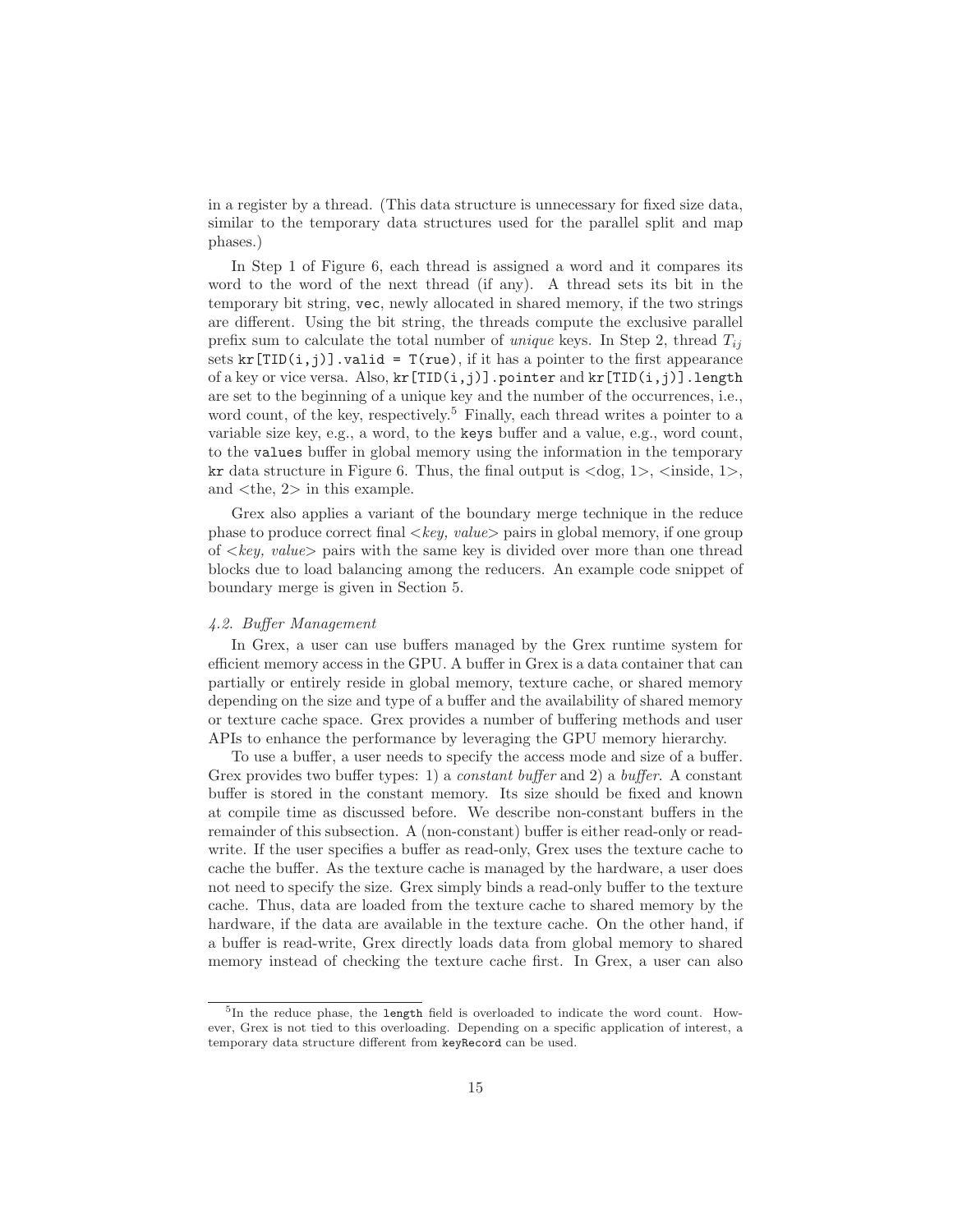# Algorithm 2 Grex buffer management

The following steps are executed in the CPU:

- 1. Invoke User::init() function. In this function the user enables/disables buffers for the current phase and modifies their properties as needed.
- 2. Before starting to execute the first phase of a job, upload input data to global memory.
- 3. Traverse the list of buffers to compute the total size of the shared memory cache needed by the enabled buffers. Also, bind buffers marked as readonly to the texture cache.
- 4. Launch the next MapReduce kernel with the calculated total cache size.

The following steps are executed in the GPU:

- 5. Initialize the shared memory cache assigned to each buffer in parallel.
- 6. Run the user-specified phase kernel.
- 7. Write the result of the kernel execution temporarily stored in in shared memory, if any, to the corresponding read-write buffer in global memory. (To do this, each thread that has data to write to global memory independently computes a unique address as discussed in Section 4.1.)

specify a specific buffer to become active during a specific MapReduce phase via the User::init() callback function invoked and executed by Grex before processing each phase.

To process  $I$  bytes of input data, a user needs to specify the size of the buffer-/block, P, and the number of bytes processed by each GPU thread,  $D(\geq 1)$ . Thus, to process I bytes, Grex uses  $B = \frac{I}{PD}$  blocks and  $T = \frac{P}{D}$  threads/block. By default, the size of the shared memory used to cache a fraction of a buffer in each block is equal to the size of the per-block buffer in global memory. For example, if the size of a per-block buffer is 256 bytes, 256 bytes of shared memory in each thread block (if available) is used to cache the buffer by default. Grex also provides an option by which a user can specify a different amount of shared memory to be used to cache a buffer in each thread block.

In Grex, data are fetched to shared memory in sequence and the oldest data is replaced, if necessary, to accommodate new data, since a considerable fraction of MapReduce applications linearly scan input data to group and aggregate them in parallel. The overall workflow of the buffer manager in Grex is given in Algorithm 2. Grex buffer manager first calculates the total cache size needed by each thread block by traversing the user defined buffers. After computing the total size of the (shared memory) caches needed per thread block, Grex launches the kernel to execute a MapReduce phase in the GPU.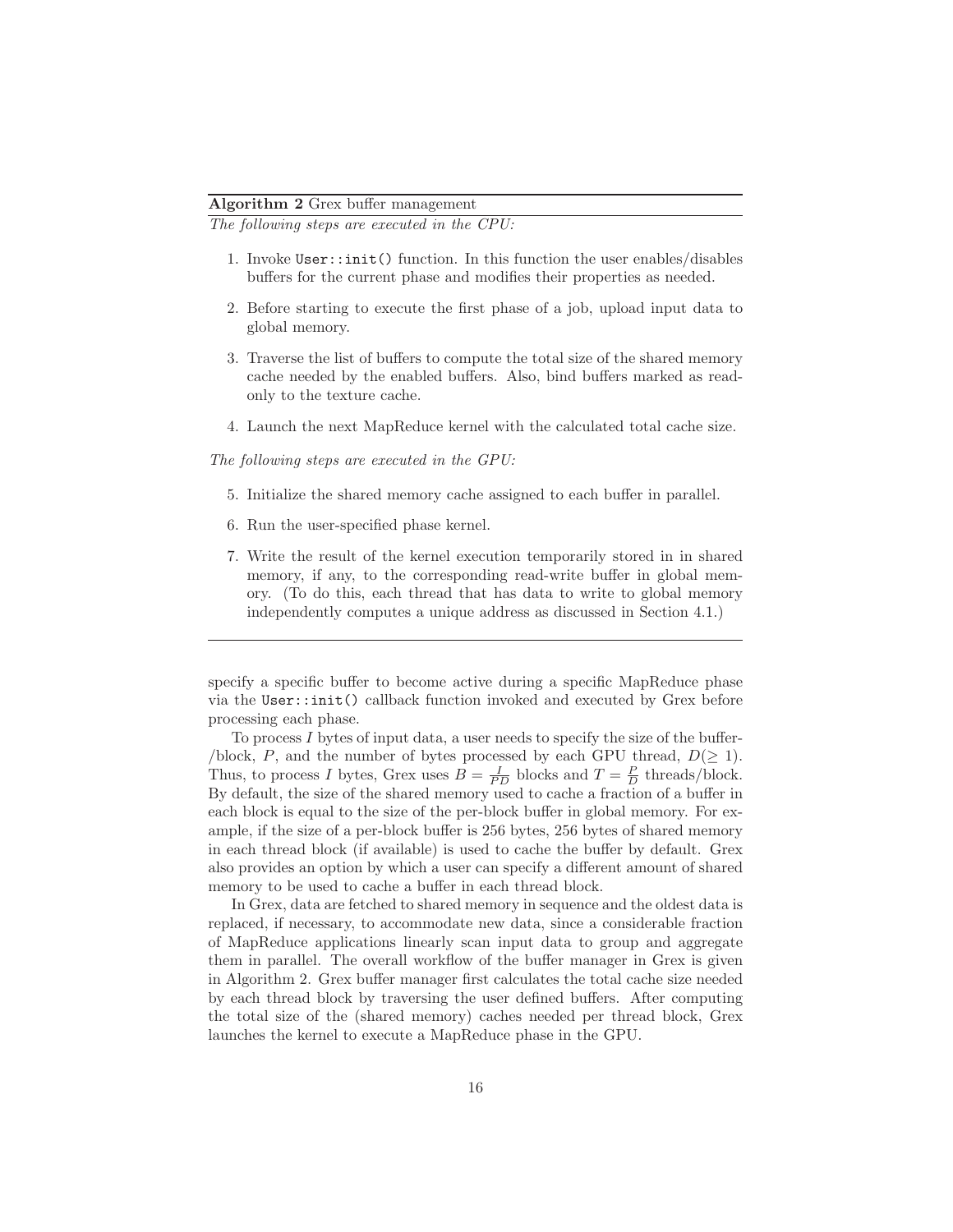At the beginning of a phase, contiguous regions of shared memory in a thread block is assigned to the buffers active in the phase and initialized as specified by the user. Grex provides parallel cache initialization policies a user can choose for a cache: 1) The default policy reads data from global memory into the cache; 2) An alternative policy initializes every cache element to a constant value specified by the user; 3) The no initialization policy leaves the cache (e.g., a cache associated with an output buffer) uninitialized; and 4) The user value policy initializes each cache element to the return value of user defined User::cache() function that can be used to convert the input data. The selected policy is enforced by Step 5 of Algorithm 2.

After initializing caches, the kernel for the corresponding MapReduce phase is executed in Step 6 of Algorithm 2. After finishing the execution of a phase kernel, Grex writes the resulting data in shared memory back to global memory and deallocates shared memory. In this way, we aim to ensure that the result of executing a phase is globally available to the following MapReduce phases, if any. This approach allows the next MapReduce phase to fully utilize shared memory too. Since most MapReduce applications performs group-by and aggregation functions in parallel, the amount of results to be written back to global memory is not likely to be bigger than the original input data size. Thus, the overhead of write-back to global memory in Step 7 is expected to be tolerable. Moreover, Grex supports lazy emit to further decrease the shared memory consumption and the amount of data to write back to global memory.

In summary, Grex is designed to support the parallel split and load-balanced map and reduce phases, while efficiently utilizing shared memory and texture cache. In addition, Grex supports lazy emit and it is free of locks and atomics different from the other GPU-based MapReduce frameworks [7, 8, 11, 12, 19].

In the future, GPUs may support a unified cache model. However, even in a single cache model, it is important to carefully manage the cache. Our buffer management scheme may become simpler and more efficient in such an architecture, because it is unnecessary to use different caches based on read/write or read-only nature of a buffer. Also, if future GPUs allow a thread to directly read data cached by a different thread block, boundary merge can be performed not in the slow GPU DRAM but in the cache. Thus, it is possible for the performance of Grex to further improve in such an environment. In addition, the algorithmic approaches of Grex such as parallel split, even distribution of data to the mappers and reducers, and late emit will be still applicable regardless of the cache model.

## 5. Sample Grex Code

This section illustrate an example Grex code for word count to provide details on handling variable size data. The basic structure of word count is applicable to various text processing applications that require word or token extraction. A variable data application example is preferred since a fixed size data processing implementation is relatively trivial.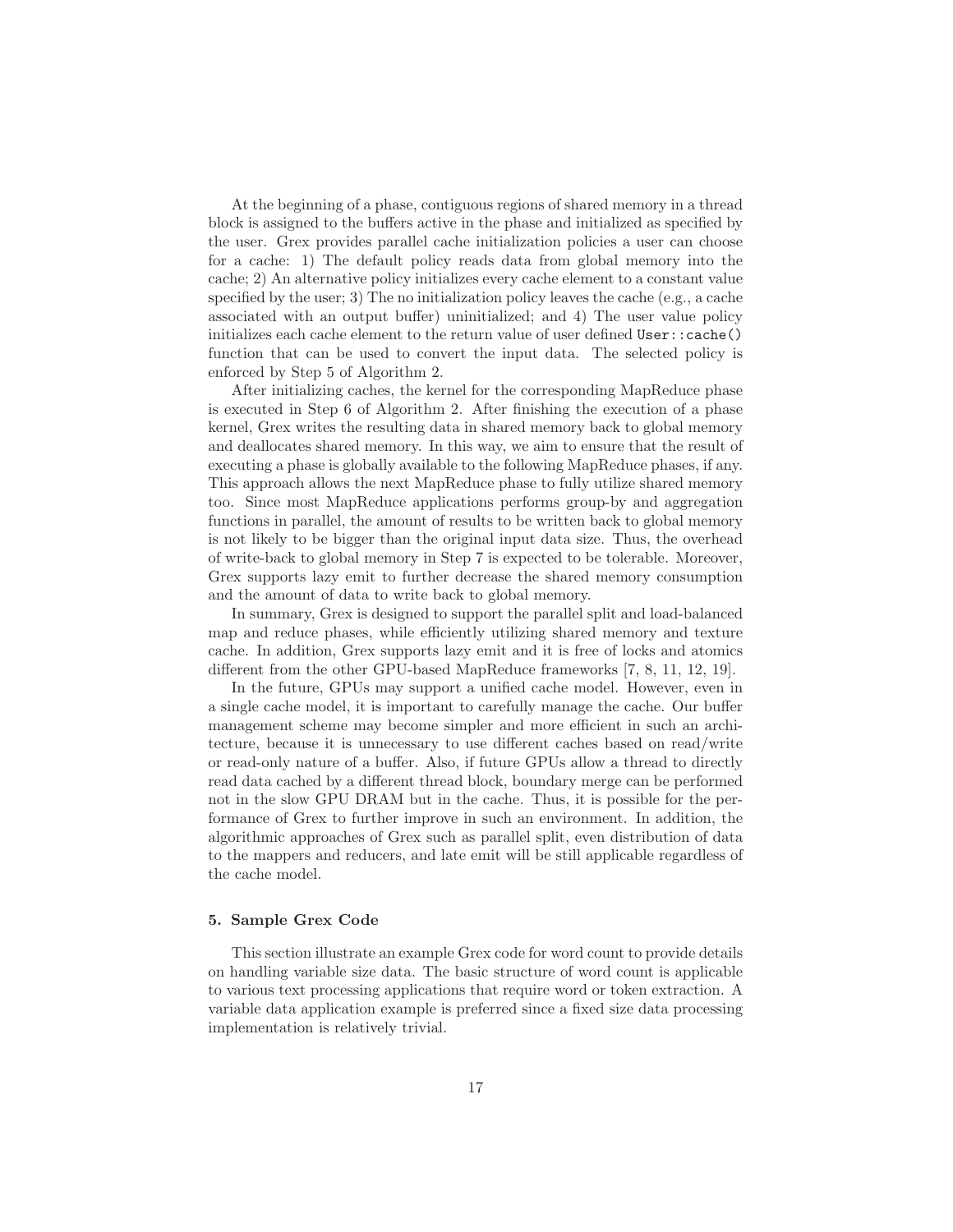In Code 1, Grex calls the user specified  $User::main()$  function to create buffers and do system initialization. In this example, three (non-constant) buffers and one constant buffer are created. A user can use the new buffer  $\langle$  data\_type $\rangle$  (per\_block\_size) function call to create a buffer with a certain data type and size per thread block. Grex creates a buffer in global memory whose size is equal to the product of the per-block buffer size and the number of the thread blocks as discussed in Section 4. Also, it caches the buffer in shared memory of each thread block when the buffer is accessed at runtime. To create a constant buffer, a user has to use the new const buffer  $\langle data_type\rangle$ (total size) API as shown in the code. As a result of the Grex system call, one system-wide constant buffer of total size is created in constant memory.

```
1 int Grex::User::main () {
```

```
2 // Create a per-block buffer that contains 256 bytes of input data.
```
<sup>3</sup> input = new\_buffer<char>(256);

```
4 // There are at most 256/2 words from 256 bytes of data due to the
```
- <sup>5</sup> // null char at the end of a string.
- 6 keys =  $new_buffer{char*}>(128);$
- <sup>7</sup> // Max no. of values is equal to max no. of words.
- $\text{values} = \text{new\_buffer}\times\text{int}\times(128);$

```
9 // Create a constant buffer to hold the upper-case to lower-case
```
- <sup>10</sup> // translation table
- 11  $tr_map = new_cbuffer{char}{tr}_table, 256$ ;

```
12 // Store boundary key sizes for merging. There can be at most 2
```
- 13 // boundary words in a thread block.
- 14 keysize = new\_buffer<char>(2);

```
15 ...
16 }
```
#### Code Snippet 1: Buffer setup

When Grex completes executing the main function, it reads the input data from disk as shown in Code 2 before it starts running a MapReduce job in the GPU. Data read from the input file are downloaded to global memory over the PCIe bus that connects the host and GPU. The data is read and the job is iteratively executed until the read input() function returns the End of File (EOF). In this way, the GPU memory can be allocated and the job can be executed in an incremental manner. Grex also overlaps the I/O across the PCIe bus with the computation in the GPU, if any, to hide the I/O overhead.

```
1 size_t Grex::User::data(
2 Buffer *b, char *d, off_t offset, size_t size){
3 if(buffer->id()==input->id()) {
4 input file.seek(offset);
5 return input_file.read(d, size);
6 }
7 return 0;
8 }
```
### Code Snippet 2: Reading Input Data

Code 3 shows an example user initialization routine for the word count application. Grex invokes the User::init() function before starting to execute each phase kernel. In the function, the user needs to declare buffers that will be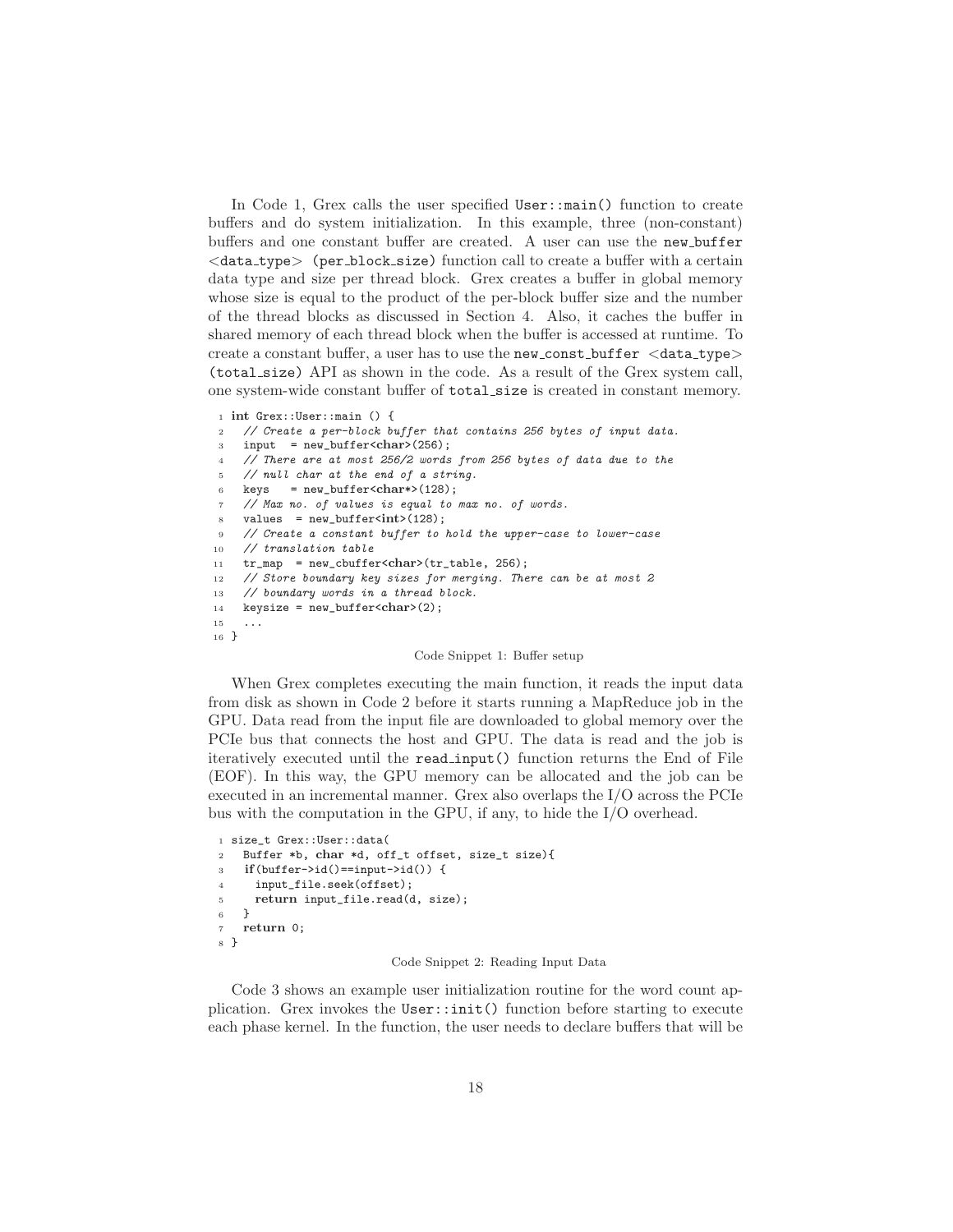used in a specific phase and set the type of each buffer as either a read-write or read-only buffer. A buffer becomes usable once it is enabled and remains valid until it is explicitly disabled by the user.

When a buffer is enabled, it is set as a read-write buffer by default. A user needs to explicitly set a buffer as read only via the read only() member function as shown in Code 3. A read-only buffer is cached in texture memory as discussed before.

Notably, there is no case statement for parallel split or boundary merge in Code 3, because the execution of the parallel-split and boundary merge phases plus the buffer management in those phases are handled by Grex. A user only has to define the boundary merge function (e.g., Code 5). Also, in Code 3, the values buffer declared in Code 1 is enabled in the reduce phase, because lazy emit is applied in our word count example.

```
1 int Grex::User::init(Job_t &j, Task_t& t) {
2 switch ( t.phase ) {
3 case MAP:
4 // Do not initialize the cache for keys
5 // Initialize the cache for keysize as zeros
6 buffers.enable(input, keys, keysize);
7 keys.cacheFunc(CACHE_NO_INIT);
8 keysize.cacheFunc(CACHE_VALUE, 0);
9 break;
10 case GROUP:
11 // Specify keys as the output buffer
12 // Declare input as read-only (texture cache)
13 set_targets(keys);
14 input.writeEnable(false);
15 break;
16 case REDUCE:
17 // Specify keys as the output buffer
18 // Enable values
19 set_targets(keys);
20 buffers.enable(values);
21 break;
22 }
23 return 1;
24 }
```
Code Snippet 3: User initialization

```
1 __device__ void Grex::User::map() {
2 // Initialize active buffers
3 IBUFFERS(input, keys, keysize);
4 input[workerId] = tr(input[workerId]);
5 // Parallel split of the input buffer into words
6 KeyRecord kr = input.split(isWordChar());
7 // Emit words found in the input
8 keys.emit(kr.key, kr.valid);
9 // Emit key size only for boundary keys
10 keysize.emit(kr.size, input.is_boundary(kr));
11 }
```
Code Snippet 4: User map phase function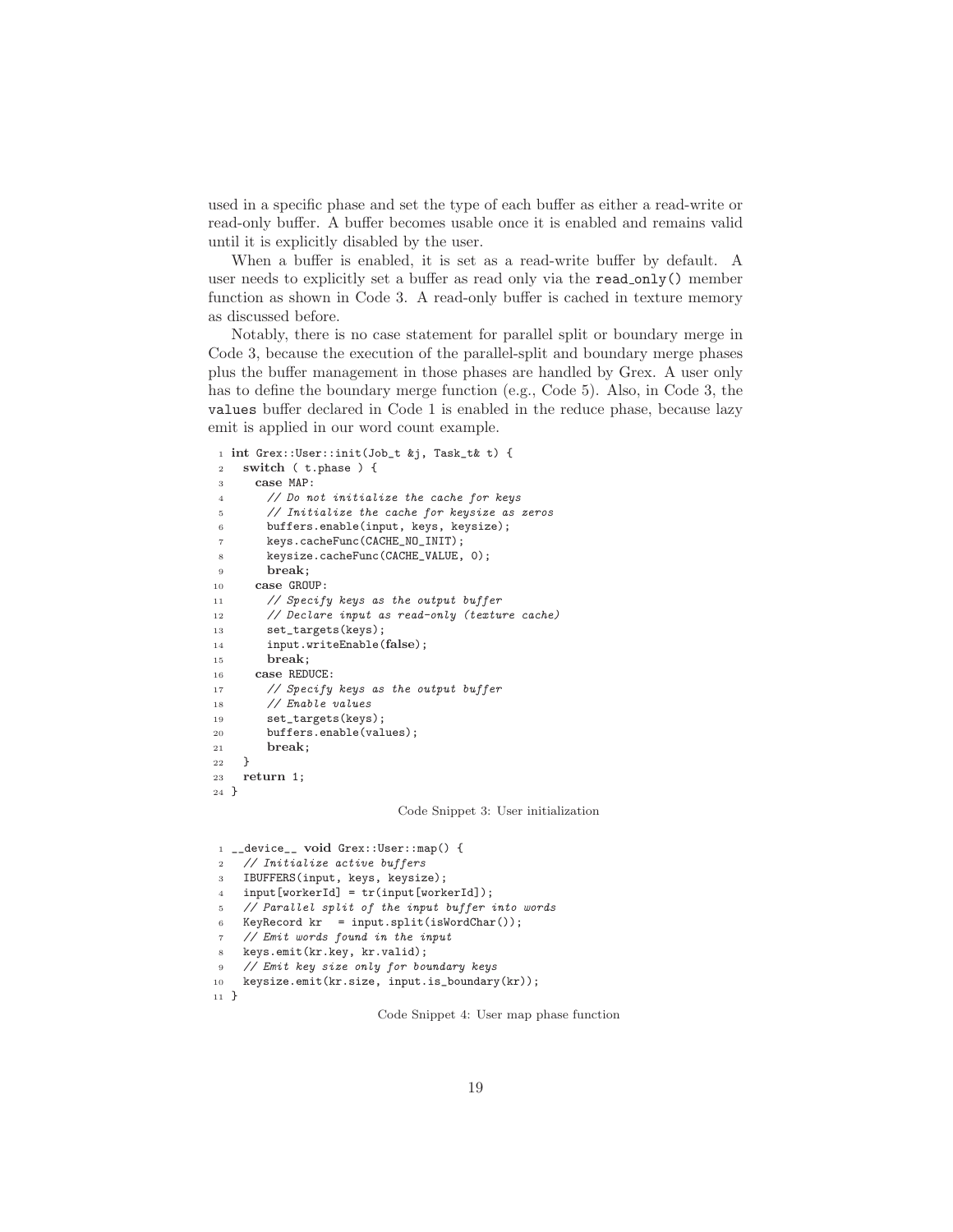In Code 4, the map phase is implemented as a device function executed in the GPU. (Code  $4 - \text{Code } 8$  are all device functions.) In Code 4, the  $tr()$ function is executed by the threads to convert the input data to lower-case by referring to the translation table stored in the constant memory, while removing non-word characters in parallel. In Code 4, the parallel split is invoked via the input.split() function provided by Grex. The pointers to the keys found as a result of executing the parallel split step is written to global memory by the keys.emit() function. In Code 4, only the keys are generated due to lazy emit.

```
1 __device__ void Grex::User::mmerge() {
2 IBUFFERS(keys, keysize);
3 // Read two keys on the boundary of two adjacent thread blocks
4 char *k1 = keys.last_of_blk(workerId), *k2 = keys.first_of_blk(workerId+1);
5 int size1 = keysize.last_of_blk(workerId);
 6
    7 // If one word is spread across two adjacent blocks, merge parts
    1/ into one key. This is the case if k1 ends where k2 begins
9 if (k1 + size1 == k2) // Just delete the 2nd key to merge
10 keys.del_first_key(workerId+1);
11 }
```
Code Snippet 5: User function for boundary merge at the end of the map phase

The boundary merge function is shown in Code 5. The function is executed in parallel using  $B-1$  threads where B is the total number of the thread blocks. Note that deleting the first key of the second block is enough for a thread to merge the pieces of a key divided between the adjacent thread blocks, because the last key in the first block already points to the beginning of the merged word.

```
1 __device__ void Grex::User::reduce(){
2 IBUFFERS(keys, values);
3 // Parallel split of keys into two groups at points where two
4 // consecutive keys are different
5 ReduceRecord rr = keys.split(CompareKeys());
6 keys.emit(rr.key, rr.valid);
7 values.emit(rr.size, rr.valid);
8 }
```
Code Snippet 6: User reduce function

The reduce function in Code 6 splits the keys into groups and combines each group with the same key into a single  $\langle key, value \rangle$  pair. A thread executes the user defined compareKeys() function to compare the key assigned to itself with the key assigned to the next thread. It returns 0 if the two keys are equal. Otherwise, it returns 1. Grex creates a bit string in shared memory, in which 1 indicates the beginning of a new group and contiguous 0's following 1 indicates a group, similar to the bit string in Figure 6. By applying the exclusive parallel prefix sum, Grex computes the size of each key group as discussed in Section 4. By doing this, the reduce function in Code 6 groups the keys and aggregates each group with the same key into a single  $\langle key, value \rangle$  pair, e.g.,  $\langle word, count \rangle$ in word count. At the end of the reduce phase, actual values are generated and written to global memory.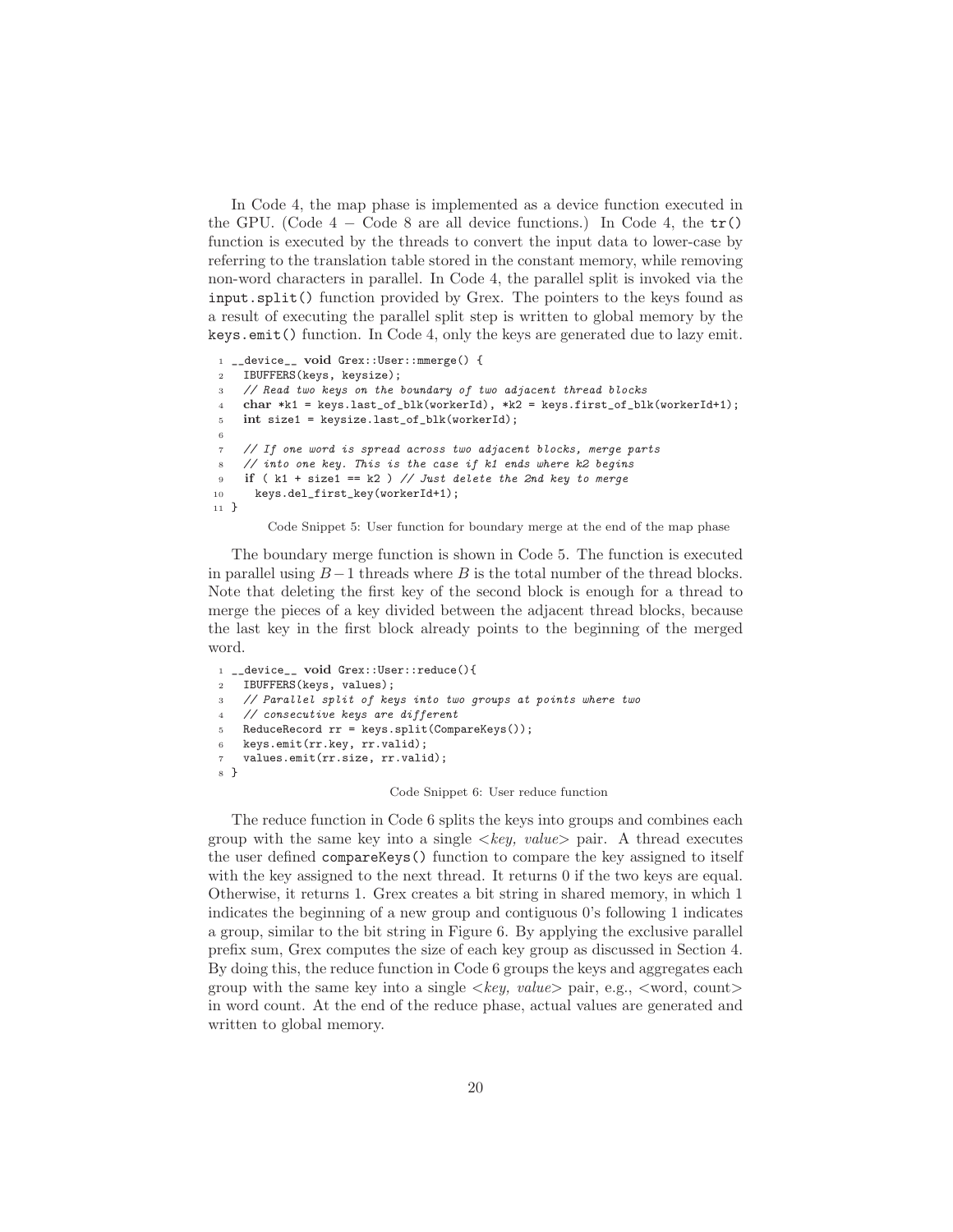Code 7 merges a key group divided between two adjacent thread blocks due to load balancing. If there are B thread blocks,  $B-1$  threads are used for boundary merge at the end of the reduce phase. Using the user defined compare function (e.g., strcmp() in word count), a thread compares the last key of a thread block and the first key of the next block. If they are same, the frequency of the word is changed to the sum of the sizes of the first and second key groups. This parallel process is executed iteratively until no group size increases any further.

```
1 __device__ void Grex::User::rmerge(){
2 IBUFFERS(input,values);
    char *k1=last_of_blk(workerId), *k2=first_of_blk(workerId+1);
4 int *v1=plast_of_blk(workerId), *v2=pfirst_of_blk(workerId+1);
5 if (compare(k1, k2)){
6 *vt+**v2:
     return 1;
   8 }
9 else return 0;
10 }
```
Code Snippet 7: User function for boundary merge after the reduce phase

```
1 void Grex::User::end(){
2 compact(keys, values);
3 char *b_data = input.download();
   char **b_{keys} = keys.download();5 int *b_values = values.download();
6 display(b_keys, b_values);
7 }
```
#### Code Snippet 8: User end function

Finally, Grex invokes the User::end() function when all phases are executed. The example User::end() function given in Code 8 downloads the keys and values from the global memory in the GPU into the main memory in the host.

### 6. Performance Evaluation

In this section, the experimental settings for performance comparisons among Mars [7], MapCG [8], and Grex are described. Also, the performance evaluation results are discussed.

We pick Mars and MapCG for performance evaluation, because they represent the state-of-the-art in terms of GPU-based MapReduce. In addition, they are open source. Ji and Ma [11] have also developed a novel GPU-based MapReduce framework. It uses atomic operations to avoid two pass execution of a MapReduce job, similar to MapCG. However, [11] is not publicly available; therefore, we cannot compare the performance of Grex to that of [11].

We have tested the performance of Grex using different generations of GPUs for Mars and MapCG. The experiments for performance comparisons between Grex and Mars were run on the NVIDIA GeForce 8800 GTX GPU, which was used for performance evaluation by the developers of Mars [7]. The benchmarks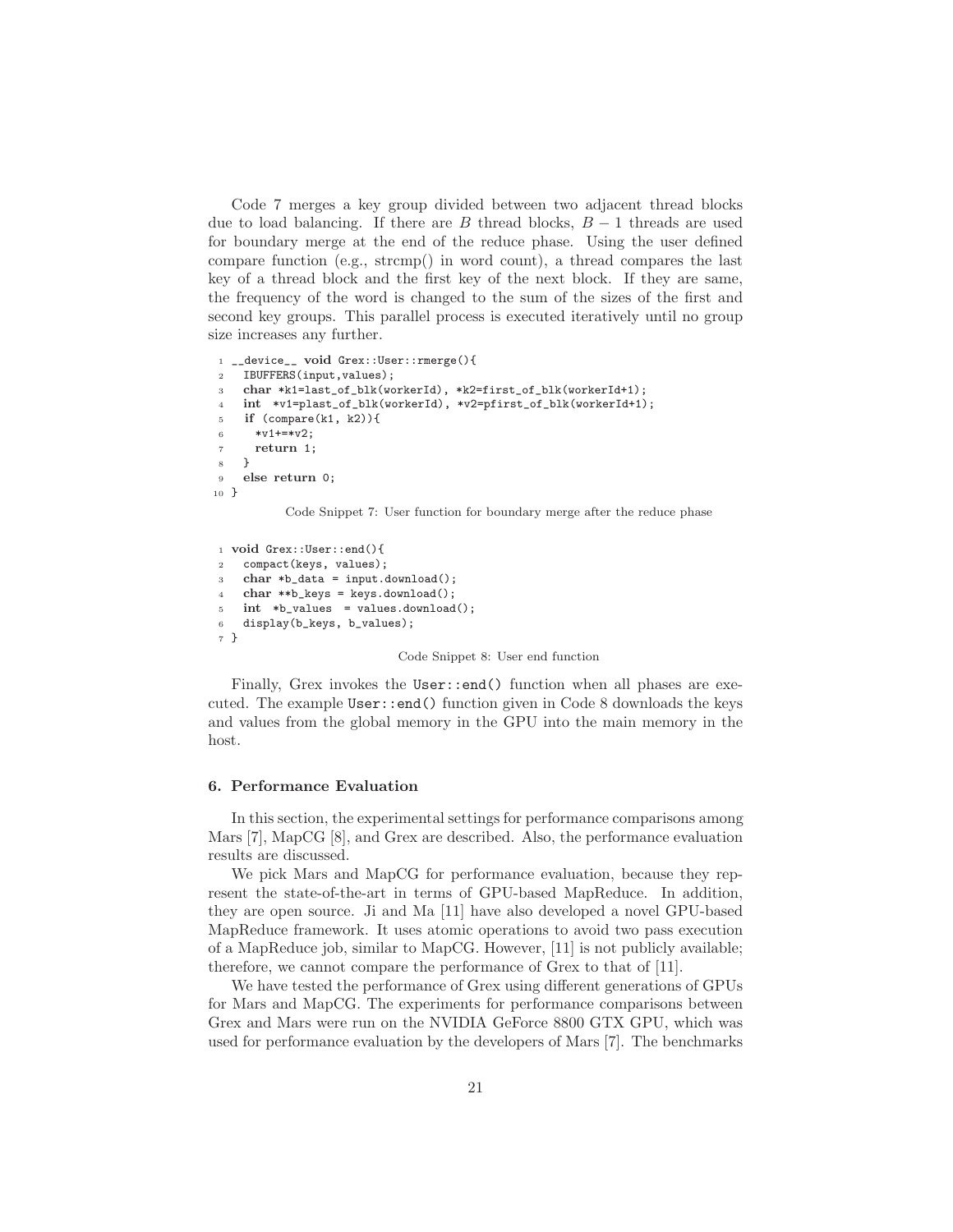comparing Grex against MapCG were executed on the NVIDIA GeForce GTX 460 GPU that supports atomic operations needed by MapCG. Using different platforms for Mars and MapCG provides fair comparisons, since Mars' design was influenced by relatively restrictive programming support of older generation GPUs, in which atomic operations are not available and coalescing memory accesses has a significant impact on the performance. The host machine in both cases has the AMD Athlon II X4 630 CPU, 4GB RAM, and 500GB hard disk. Linux 2.6.32.21 is installed on the host.

# 6.1. Benchmarks

In this section, the benchmarks used for performance evaluation are described. Table 2 summarizes the characteristics of the micro-benchmarks. They are popular MapReduce applications and used for performance evaluation in the Mars [7] and MapCG work [8]. By using the same benchmarks, we intend to provide the fairness of our performance comparisons with Mars and MapCG. Similar workloads are used for performance evaluation in [11] and [12] too.

1. Similarity Score (SS): Similarity score is a matrix application. The input is a list of document feature vectors  $\vec{v}_i$  that represent the characteristics of given documents. The output of this application is pairwise similarity scores of the input documents  $\frac{v_i \cdot \hat{v}_j}{|v_i| \cdot |v_j|}$ . Since the size of an input data is fixed in SS, no parallel split phase is needed. Similarly, the size of groups in reduce phase is known and fixed. Thus, the input split and boundary merge phases are not needed as shown in Table 2. To compute the similarity score, we implement tiled matrix operations, in which tiles (i.e., sub-matrices) are manipulated independently in the map phase and the intermediate results are aggregated in the reduce phase. The divisors and the dividends are calculated in the map phase. In the reduce phase, we calculate the final values by doing the divisions.

2. Matrix Multiplication (MM): Since the input to MM is fixed sized, it does not require the input split and boundary merge phases as summarized in Table 2. We implement tiled matrix multiplication in the map phase and add the partial sums of the tiles in the reduce stage.

3. String Match (SM): Given an input string, the string match application finds the offset of the first character for each occurrence of the string in the input file. Our implementation in Grex uses a constant buffer to store the search string. Neither sequential nor parallel input split is needed, because a match can be found without tokenizing the input data. In the map phase, parallel string matching is performed. In Grex, boundary merge is performed to find any matching string divided between the adjacent thread blocks. This application does not require sorting or reduction, since the output buffer already contains individual pointers to the matched strings.

4. Word Count (WC): This benchmark counts the frequency of each word's occurrences in the input file. The final output is  $\langle word, frequency \rangle$  pairs sorted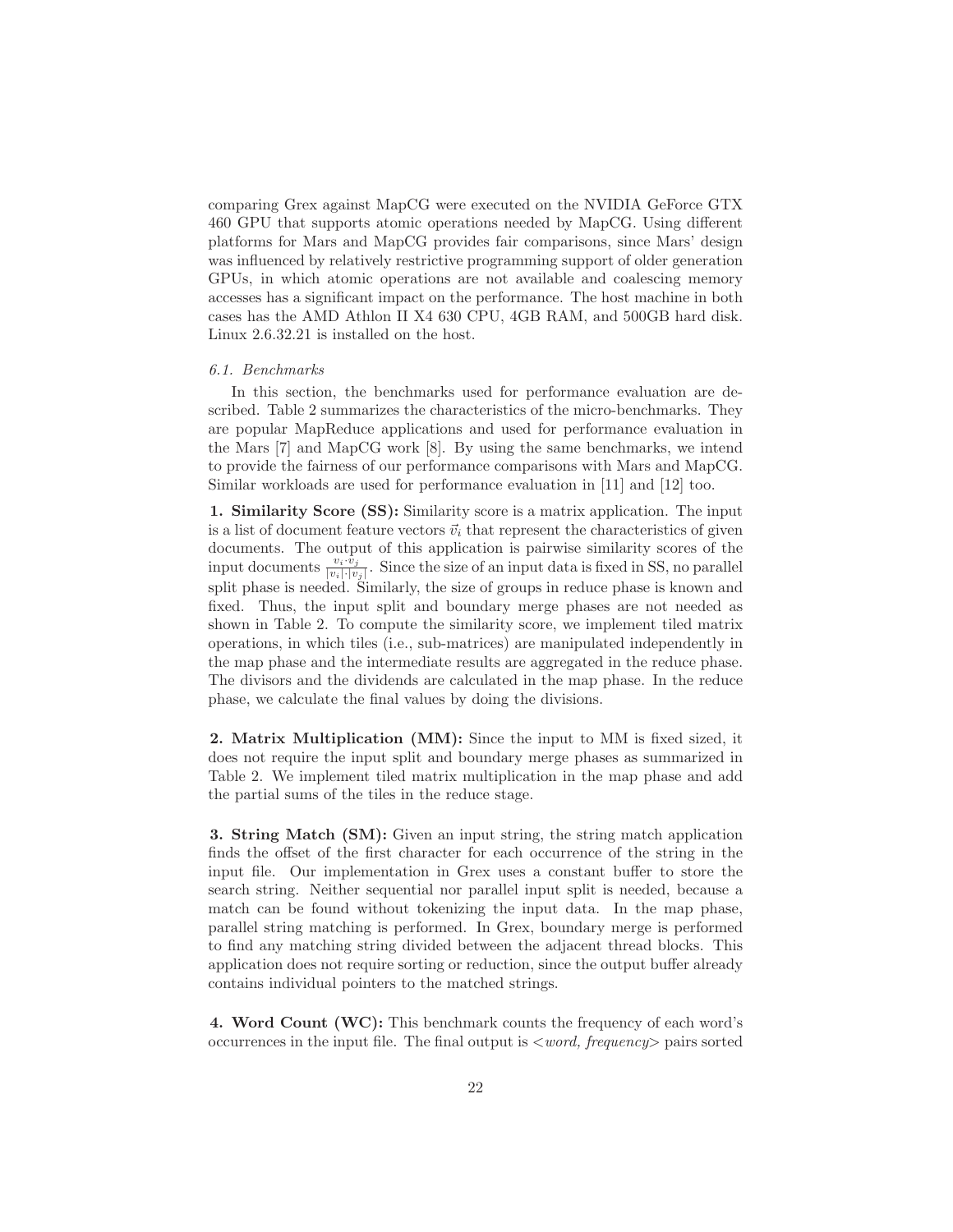| Name      | Input    | Split                  | Map | B. Merge     | Reduce       | L. Emit      | Data Size                 |
|-----------|----------|------------------------|-----|--------------|--------------|--------------|---------------------------|
| <b>SS</b> | fixed    | $\mathbf{n}\mathbf{o}$ | ves | no           | yes          | no           | 512, 1024, 2048 documents |
| MM        | fixed    | no                     | yes | $\mathbf{n}$ | <b>ves</b>   | no           | 512, 1024, 2048 elements  |
| <b>SM</b> | variable | no                     | ves | ves          | $\mathbf{n}$ | no           | 32, 64, 128 MB            |
| <b>WC</b> | variable | ves                    | yes | yes          | yes          | yes          | 32, 64, 128 MB            |
| П         | variable | yes                    | yes | ves          | no           | $\mathbf{n}$ | 32, 64, 128 MB            |
| PC        | variable | yes                    | yes | yes          | yes          | no           | 32, 64, 96 MB             |

Table 2: Properties of the benchmarks

in non-ascending order of frequencies. This benchmark is required to run every phase of MapReduce as shown in Table 2. Grex does parallel split and boundary merge. In addition, Grex uses the lazy emit option to further decrease the memory consumption and access delay by storing only the keys until the end of the reduce phase.

5. Inverted Index (II): The inverted index application reads a group of web documents and outputs every encountered link and the names of the web documents that include the link. Since the URL size is variable, this application requires the parallel split, map, boundary merge, and group phases for Grex. However, it needs no reduce phase.

6. Page View Count (PC): In the page view count benchmark, the input is a group of web logs in the form of (URL, IP address, cookie) tuples and the output is the number of distinct visits to each URL sorted in non-ascending order. The input to this benchmark is variable sized; therefore, this application requires the parallel split, map, boundary merge, and group phases. In addition, it needs the reduce phase as summarized in Table 2.

We have tested three different sets of inputs for each application: small, medium, and large, similar to Mars and MapCG. For Word Count and String Match applications, the input data is created by merging various e-books. The input for Page View Count application is created by randomly combining different web logs. The input for Inverted Index is generated using a simple crawler. The input for Matrix Multiplication and Similarity Score are randomly generated using the input generator provided by Mars [32].

### 6.2. Experimental Results

The performance evaluation results in terms of the speedup achieved by Grex over Mars and MapCG are given in Figures 8 and 9, respectively. We also show the throughput achieved by Grex for the large data sets in Table 2. A more detailed discussion of the performance results follows.

1. Similarity Score (SS): For this benchmark, Grex achieves up to approximately 2.4x speedup over Mars for the largest data set as shown in Figure 8. It also provides roughly 2.5x speedup over MapCG for the medium data set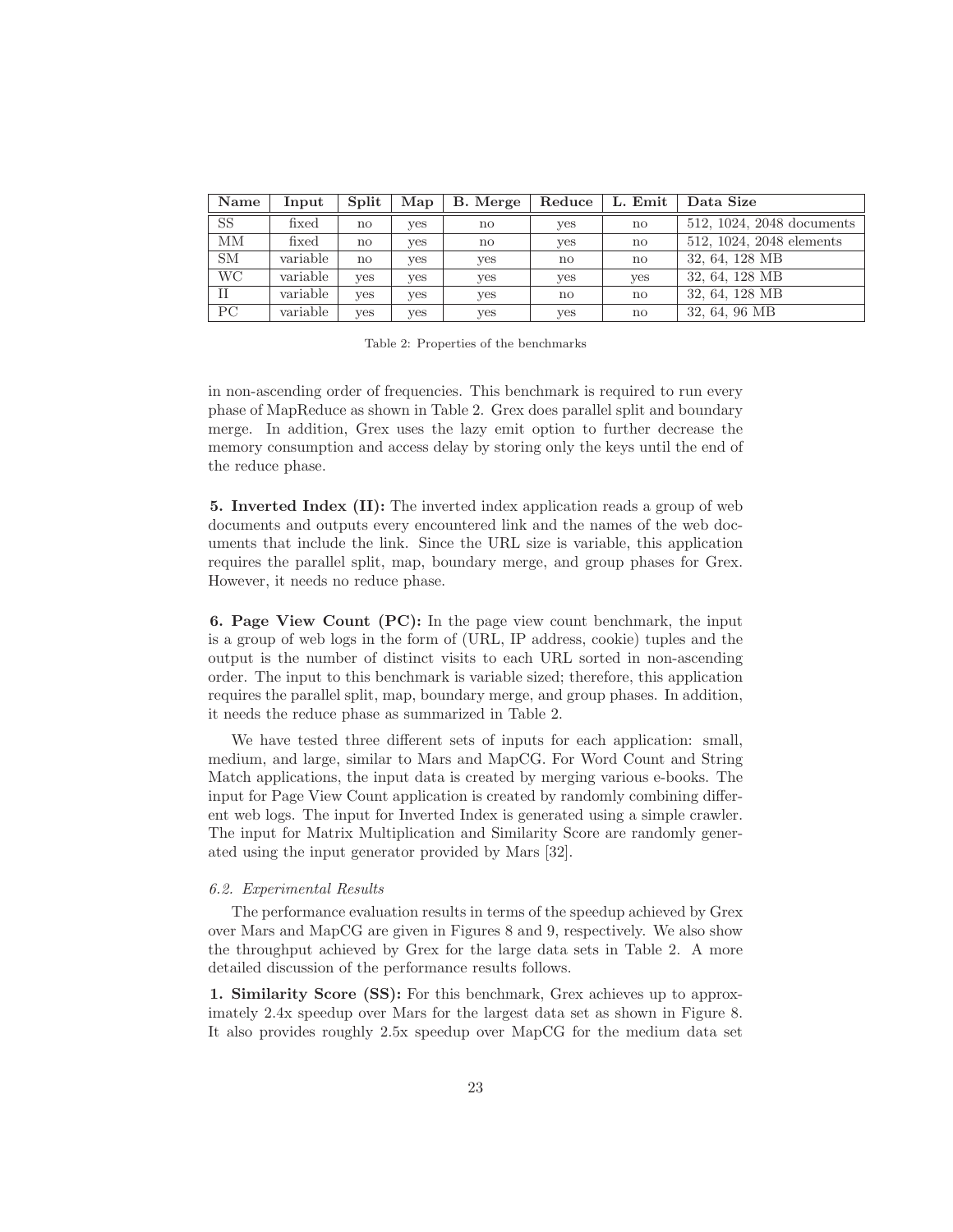

Figure 8: Speedup of Grex over Mars (Delay of Mars: 86ms - 10901ms)



Figure 9: Speedup of Grex over MapCG (Delay of MapCG: 53ms - 2389ms)

as shown in Figure 9. The performance loss we observe for the large data set in Figure 9 is due to the increased input size that requires the reduce phase to combine more partial results. The observed speedups are due to better use of memory hierarchy. The throughput for the largest dataset with Grex is 56 GB/s from the task release to completion.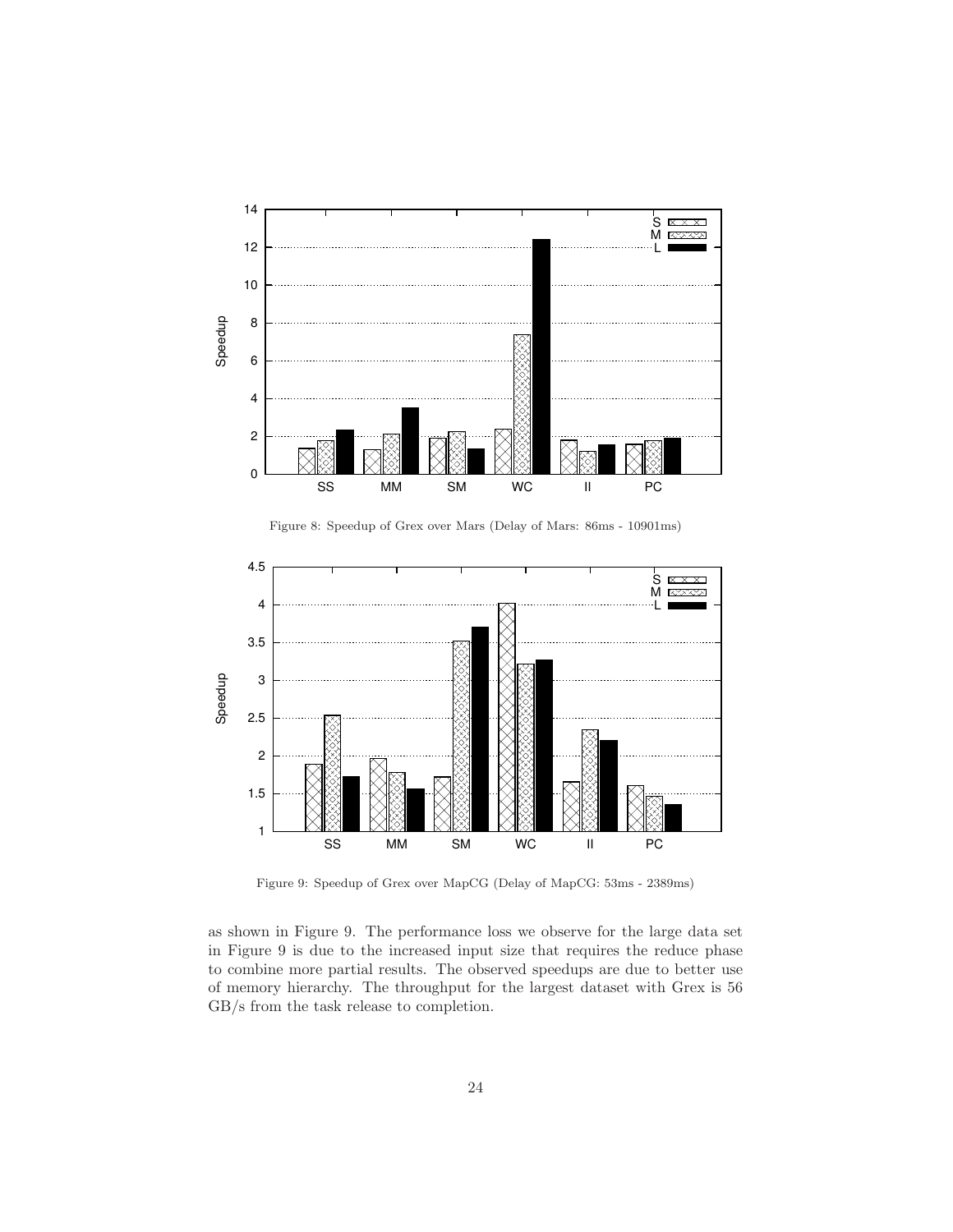2. Matrix Multiplication (MM): For the largest data set, which requires to multiply two 2048 x 2048 matrices, Grex is 3.8x faster than Mars. Grex shows 2x speedup over MapCG for the small set; however, the speedup decreases down to 1.5x for the large data set, similar to SS. Although SS and MM do not need parallel split or lazy emit, Grex substantially enhances the performance by taking advantage of the GPU memory hierarchy and tiling technique. For the fairness of comparisons, tiling is used for the baselines as well as Grex. The throughput of Grex is 92 GB/s for the large dataset. Both SS and MM do matrix multiplication. However, SS requires vector multiplications and divisions, which are more computationally demanding than multiplying numbers and adding the partial results in MM. Hence, for SS and MM, Grex shows different performance in terms of the throughput and speedup over Mars and MapCG.

3. String Match (SM): Grex achieves maximum 2.2x speedup over Mars for the medium-size input and 3.7x speedup over MapCG for the largest data set. Grex achieves the performance improvement due to parallel split and efficient buffering using the shared memory and texture cache. The throughput of SM for the large dataset is 36 GB/s. By comparing the throughput achieved by Grex for SS, MM, and SM, we observe that processing variable size data is more challenging than dealing with fixed size data is. As a result, Grex supports significantly lower throughput than processing fixed size data.

4. Word Count (WC): Grex achieves up to 12.4x speedup over Mars. Also, it achieves up to 4x speedup over MapCG. Among the tested benchmark applications, Grex achieves the highest performance improvement for word count. This is because word count requires all the MapReduce phases and the amount of data to process can be decreased only after the reduce phase begins. Since we use English e-books for WC, data skews impair the performance of Mars and MapCG. In contrast, Grex evenly divides intermediate  $\langle key, value \rangle$  pairs to the reduce tasks to avoid performance penalties due to skewed data distributions. Further, Grex applies the parallel split method, while applying lazy emit as well as caching to decrease the frequency of global memory access. The throughput for WC in Grex is 14 GB/s.

5. Inverted Index (II): This benchmark requires the map and grouping phases of MapReduce to invert links and group them together; however, it needs no reduce phase. Due to parallel split, even data partitioning among map/reduce tasks, and efficient buffering, Grex is up to 1.7x and 2.3x faster than Mars and MapCG, respectively. The measured throughput of II with Grex for the large dataset is 11 GB/s. II deals with variable sized data. In addition, it has no means to reduce the amount of data during the computation, because it only inverts links without aggregating them at all. Thus, Grex achieves the lower throughput than it did for WC.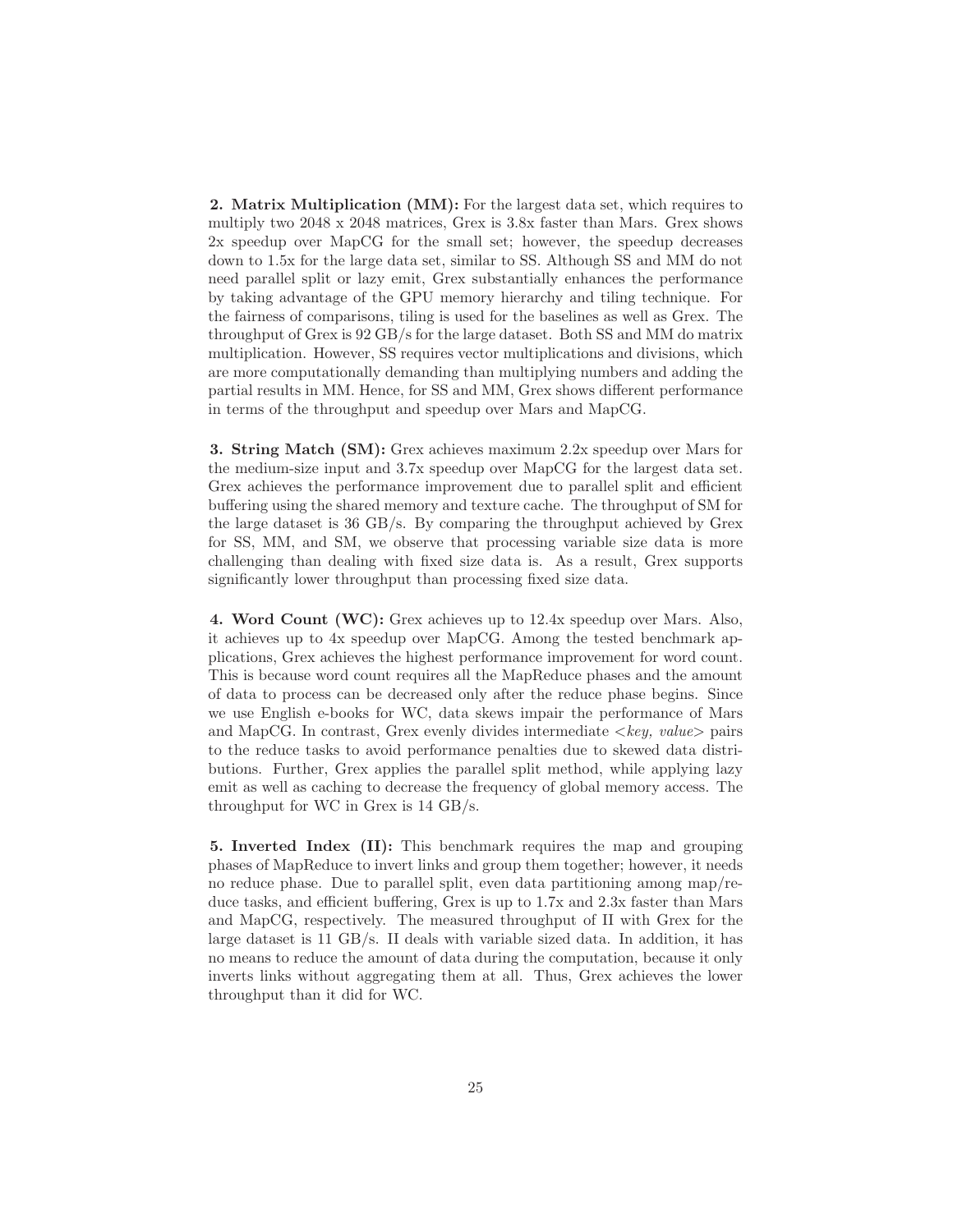

Figure 10: The time breakdown of Grex for the large data set

6. Page View Count (PC): For the large data set, Grex is 2x faster than Mars and 1.3x faster than MapCG. This benchmark needs all the MapReduce phases, similar to WC. However, Grex achieves relatively small performance gains over Mars and MapCG, because dealing with variable-size URLs requires more complex data processing than handling natural language words in WC. For the large dataset, the throughput of Grex is 8 GB/s. The throughput is lower than that of II, because PC is more compute-intensive than II is. In PC, intermediate  $\langle key, value \rangle$  pairs have to be sorted and aggregated in the reduce phase.

Finally, Figure 10 shows the time breakdown of the Grex phases in terms of percentage. I/O for moving input and output data between the CPU and GPU takes approximately 10% of the total job execution delay on average with the only exception of SM. In SM, however, the percentage of time spent for  $I/O$  is exaggerated due to the artifact of a computationally simple map phase. Also, SM needs neither a grouping phase nor a reduce phase. Although both MM and SS are matrix benchmarks, the relatively complex reduce phase of SS takes about 50% of the job execution time. Notably, textual data applications that need the grouping phase, i.e., word count, inverted index, and page view count, spend approximately  $30\% - 60\%$  of the job execution time for sorting. However, parallel split and boundary merge phases together take less then 10% of total execution time. From these results, we claim that the overhead of parallel split and boundary merge is acceptable considering the fact that (either sequential or parallel) input split is required to process variable size data. Moreover, we observe that further performance gains can be yielded by accelerating the sort phase, while decreasing the I/O overhead. A thorough investigation is reserved for future work.

Overall, Grex has achieved substantial performance improvements compared to Mars and MapCG, because it avoids executing the map and reduce phases twice and effectively utilizes the GPU memory hierarchy, while supporting par-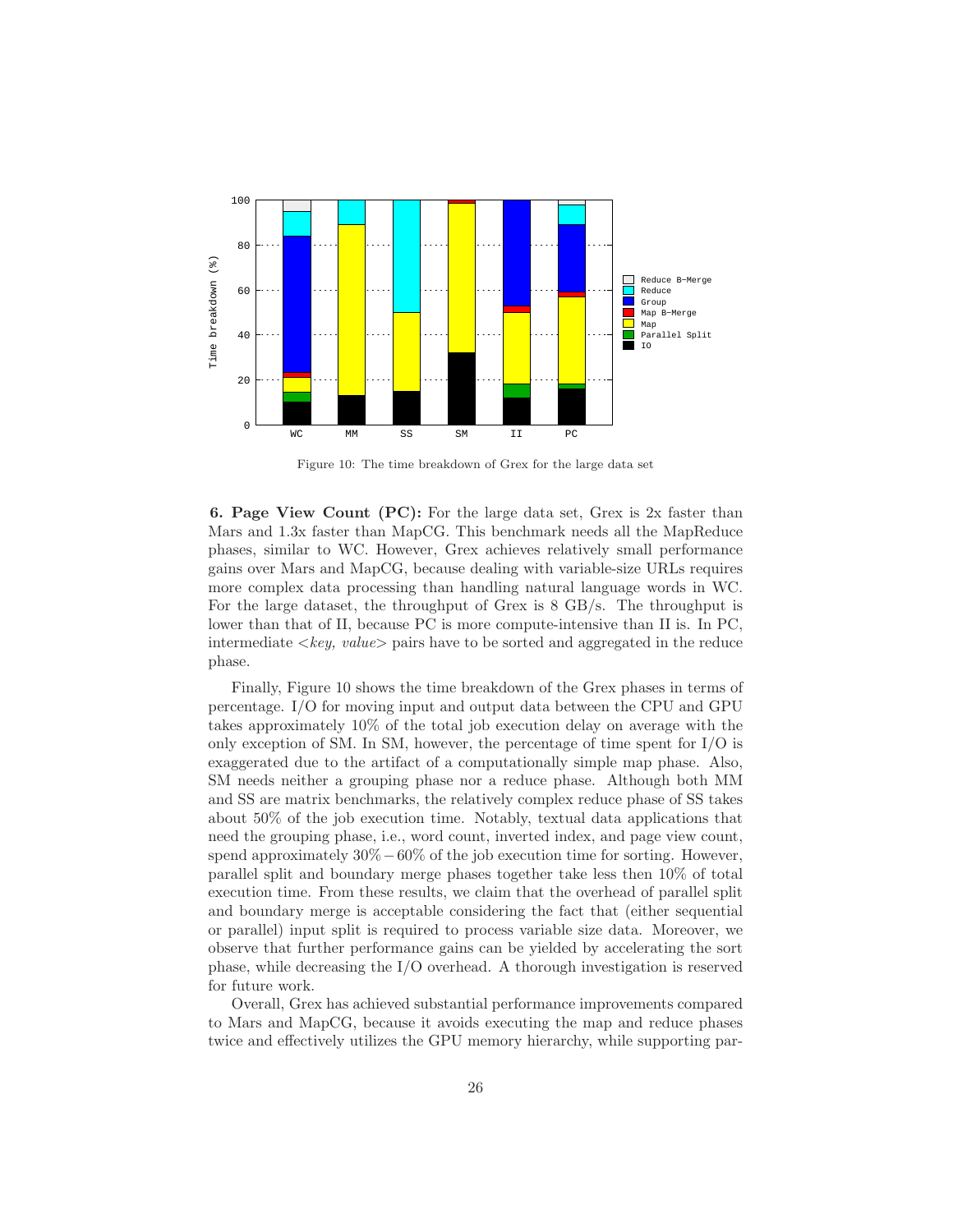allel split and even load distribution among map/reduce tasks. Also, Grex outperforms MapCG by avoiding serialized memory management and by supporting parallel split, even data partitioning among map/reduce workers, lazy emit, and efficient memory management.

## 7. Conclusion and Future Work

In this paper, we present a new GPU-based MapReduce framework called Grex. We exploit the GPU hardware parallelism and memory hierarchy to significantly enhance the performance especially in terms of the delay. We strive to avoid creating possible performance bottlenecks or load imbalance due to inefficient data distribution or data skews. At the same time, we avoid using atomics and locks, which incur potentially high contention for memory access and complexities for conflict resolution. To achieve these goals, we have developed a number of new methods for GPU-based MapReduce summarized as follows:

- Grex supports parallel split that replaces the sequential split step provided by most existing MapReduce frameworks;
- Grex partitions data to map and reduce tasks in a parallel, load-balanced fashion;
- Grex supports efficient memory access by leveraging shared memory, texture cache, and constant memory; and
- It supports lazy emit to further decrease the frequency of global memory access and the resulting delay.

We have actually implemented and experimentally evaluated Grex. The results of the performance evaluation indicate up to 12.4x and 4.1x speedup over Mars [7] and MapCG [8] that represent the current state of the art in terms of GPU-based MapReduce computing.

Given the promising initial results, we will incorporate Grex with Hadoop to efficiently process large amounts of data with minimal delays. We will also investigate the portability of Grex to AMD GPUs.

## References

- [1] J. Nickolls, I. Buck, M. Garland, K. Skadron, Scalable Parallel Programming with CUDA, ACM Queue 6 (2) (2008) 40–53.
- [2] A. Munshi, OpenCL: Parallel Computing on the GPU and CPU, Presentation at Computer Graphics and Interactive Techniques (2008).
- [3] J. Dean, S. Ghemawat, MapReduce: Simplified Data Processing on Large Clusters, Communications of ACM 51 (2008) 107–113.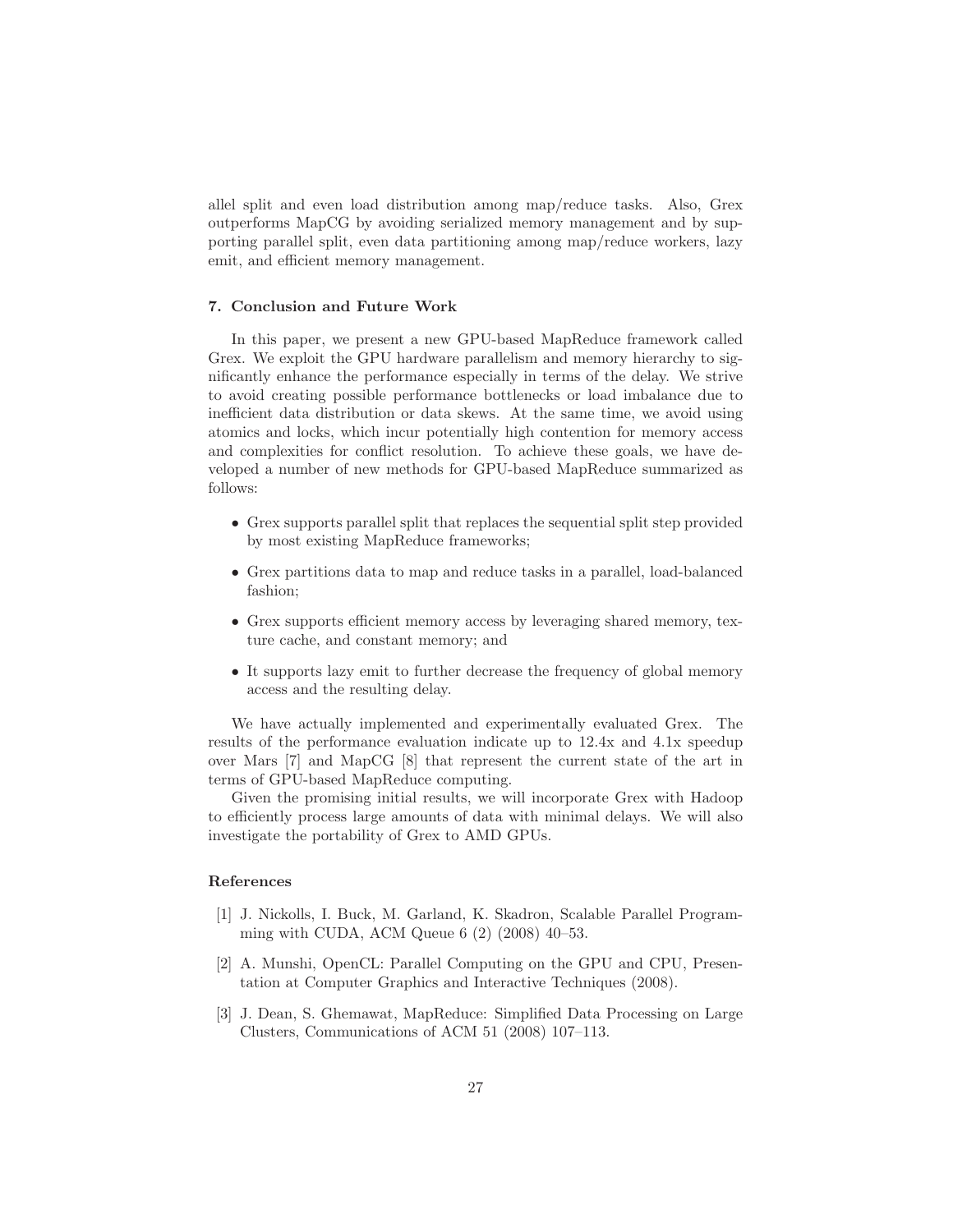- [4] Hadoop Project, http://hadoop.apache.org.
- [5] J. Lin, The Curse of Zipf and Limits to Parallelization: A Look at the Stragglers Problem in MapReduce, in: Workshop on Large-Scale Distributed Systems for Information Retrieval, 2009.
- [6] Y. C. Kwon, M. Balazinska, B. Howe, J. Rolia, A Study of Skew in MapReduce Applications, in: Open Cirrus Summit, 2011.
- [7] B. He, W. Fang, Q. Luo, N. K. Govindaraju, T. Wang, Mars: a MapReduce Framework on Graphics Processors, in: International Conference on Parallel Architectures and Compilation Techniques, 2008.
- [8] C. Hong, D. Chen, W. Chen, W. Zheng, H. Lin, MapCG: Writing Parallel Program Portable between CPU and GPU, in: International Conference on Parallel Architectures and Compilation Techniques, 2010.
- [9] C. Ranger, R. Raghuraman, A. Penmetsa, G. R. Bradski, C. Kozyrakis, Evaluating MapReduce for Multi-core and Multiprocessor Systems, in: IEEE International Symposium on High Performance Computer Architecture, 2007.
- [10] R. M. Yoo, A. Romano, C. Kozyrakis., Phoenix Rebirth: Scalable MapReduce on a Large-Scale Shared-Memory System, in: IEEE International Symposium on Workload Characterization, 2009.
- [11] F. Ji, X. Ma, Using Shared Memory to Accelerate MapReduce on Graphics Processing Units, in: IEEE International Parallel and Distributed Processing Symposium, 2011.
- [12] J. A. Stuart, J. D. Owens, Multi-GPU MapReduce on GPU Clusters, in: IEEE International Parallel and Distributed Processing Symposium, 2011.
- [13] J. Talbot, R. M. Yoo, C. Kozyrakis, Phoenix++: Modular MapReduce for Shared-Memory Systems, in: International Workshop on MapReduce and its Applications, 2011.
- [14] R. Chen, H. Chen, B. Zang, Tiled-MapReduce: Optimizing Resource Usages of Data-Parallel Applications on Multicore with Tiling, in: International Conference on Parallel Architectures and Compilation Techniques, 2010.
- [15] S. Coleman, K. S. McKinley, Tile Size Selection Using Cache Organization and Data Layout, ACM Conference on Programming Language Design and Implementation 30 (1995) 279–290.
- [16] M. de Kruijf, K. Sankaralingam, MapReduce for the Cell B.E. Architecture, Tech. rep., Department of Computer Sciences, The University of Wisconsin-Madison (2007).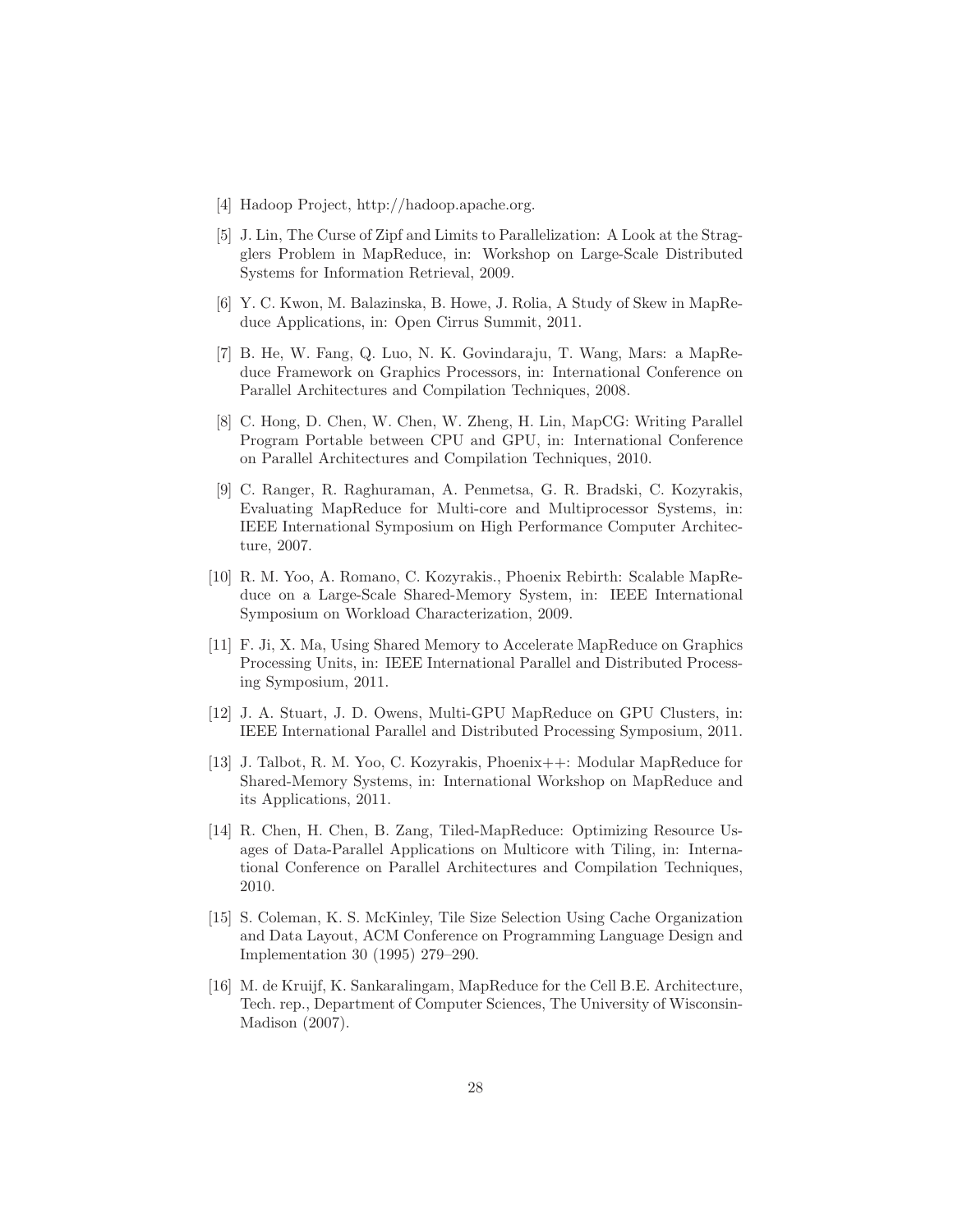- [17] L. Chen, G. Agrawal, Optimizing mapreduce for gpus with effective shared memory usage, in: Proceedings of the 21st international symposium on High-Performance Parallel and Distributed Computing, ACM, 2012.
- [18] B. Catanzaro, N. Sundaram, K. Keutzer, A Map Reduce Framework for Programming Graphics Processors, in: In Workshop on Software Tools for MultiCore Systems, 2008.
- [19] R. Farivar, A. Verma, E. M. Chan, R. Campbell, MITHRA: Multiple data Independent Tasks on a Heterogeneous Resource Architecture, in: IEEE Conference on Cluster Computing, 2009.
- [20] N. K. Govindaraju, B. Lloyd, Y. Dotsenko, B. Smith, J. Manferdelli, High Performance Discrete Fourier Transforms on Graphics Processors, in: International Conference for High Performance Computing, Networking, Storage and Analysis, 2008.
- [21] J. Bolz, I. Farmer, E. Grinspun, P. Schröoder, Sparse Matrix Solvers on the GPU: Conjugate Gradients and Multigrid, ACM Transactions on Graphics 22 (2003) 917–924.
- [22] R. Szerwinski, T. Güneysu, Exploiting the Power of GPUs for Asymmetric Cryptography, in: Workshop on Cryptographic Hardware and Embedded Systems, 2008.
- [23] S. Manavski, G. Valle, CUDA Compatible GPU Cards as Efficient Hardware Accelerators for Smith-Waterman Sequence Alignment, BMC Bioinformatics 9 (2008) 1–9.
- [24] Q. Qian, H. Che, R. Zhang, M. Xin, The Comparison of the Relative Entropy for Intrusion Detection on CPU and GPU, Australasian Conference on Information Systems (2010) 141–146.
- [25] P. Bakkum, K. Skadron, Accelerating SQL Database Operations on a GPU with CUDA, in: Workshop on General-Purpose Computation on Graphics Processing Units, 2010.
- [26] J. D. Owens, M. Houston, D. Luebke, S. Green, J. E. Stone, J. C. Phillips, GPU Computing, IEEE Proceedings 96 (5) (2008) 879–899.
- [27] J. D. Owens, D. Luebke, N. Govindaraju, M. Harris, J. Krüger, A. E. Lefohn, T. Purcell, A Survey of General-Purpose Computation on Graphics Hardware, Computer Graphics Forum 26 (2007) 80–113.
- [28] A. Bayoumi, M. Chu, Y. Hanafy, P. Harrell, G. Refai-Ahmed, Scientific and Engineering Computing Using ATI Stream Technology, Computing in Science and Engineering 11 (2009) 92–97.
- [29] NVIDIA, CUDA Programming Guide 3.2, NVIDIA, 2009.